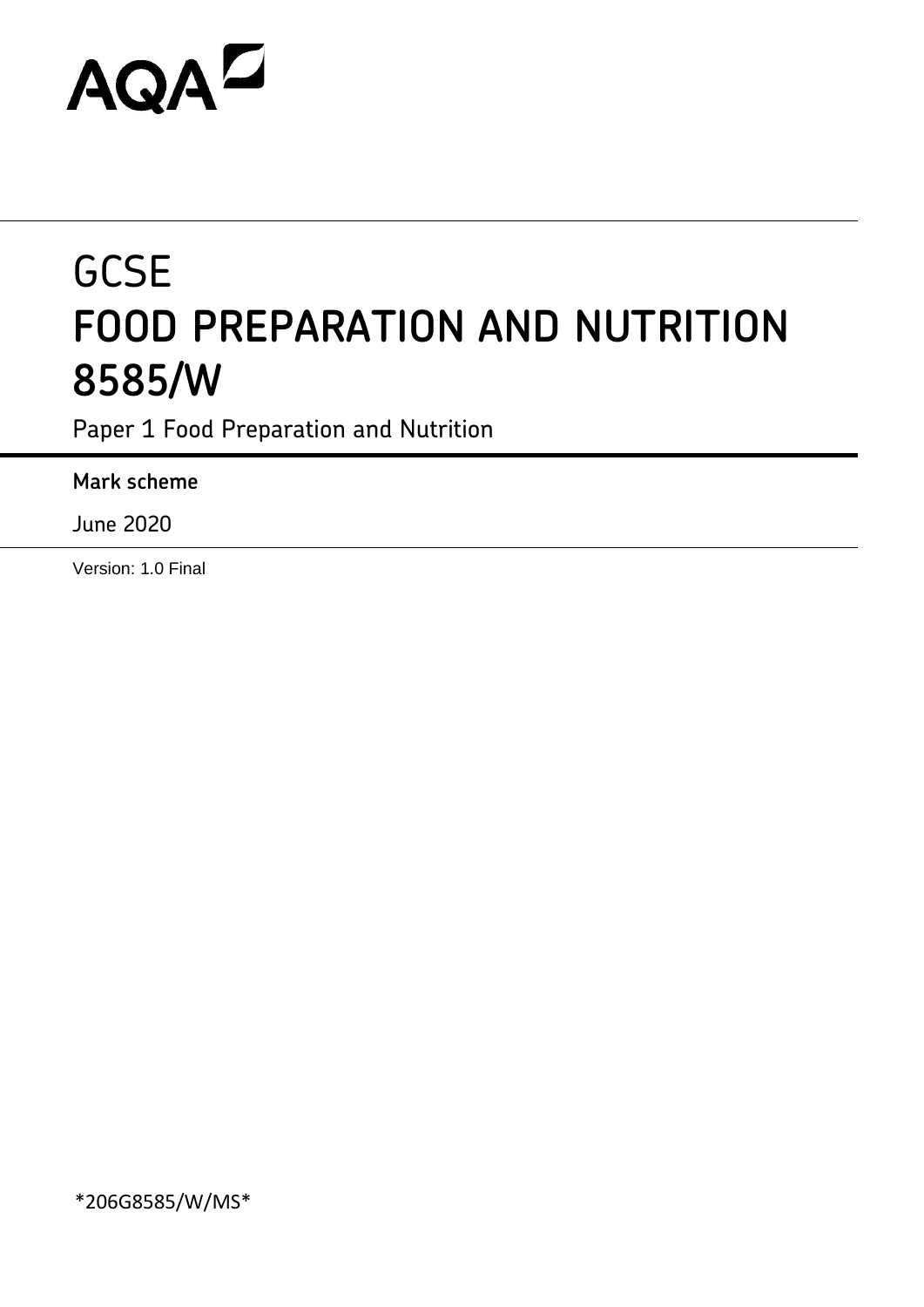Mark schemes are prepared by the Lead Assessment Writer and considered, together with the relevant questions, by a panel of subject teachers. This mark scheme includes any amendments made at the standardisation events which all associates participate in and is the scheme which was used by them in this examination. The standardisation process ensures that the mark scheme covers the students' responses to questions and that every associate understands and applies it in the same correct way. As preparation for standardisation each associate analyses a number of students' scripts. Alternative answers not already covered by the mark scheme are discussed and legislated for. If, after the standardisation process, associates encounter unusual answers which have not been raised they are required to refer these to the Lead Examiner.

It must be stressed that a mark scheme is a working document, in many cases further developed and expanded on the basis of students' reactions to a particular paper. Assumptions about future mark schemes on the basis of one year's document should be avoided; whilst the guiding principles of assessment remain constant, details will change, depending on the content of a particular examination paper.

Further copies of this mark scheme are available from aqa.org.uk

#### **Copyright information**

AQA retains the copyright on all its publications. However, registered schools/colleges for AQA are permitted to copy material from this booklet for their own internal use, with the following important exception: AQA cannot give permission to schools/colleges to photocopy any material that is acknowledged to a third party even for internal use within the centre.

Copyright © 2020 AQA and its licensors. All rights reserved.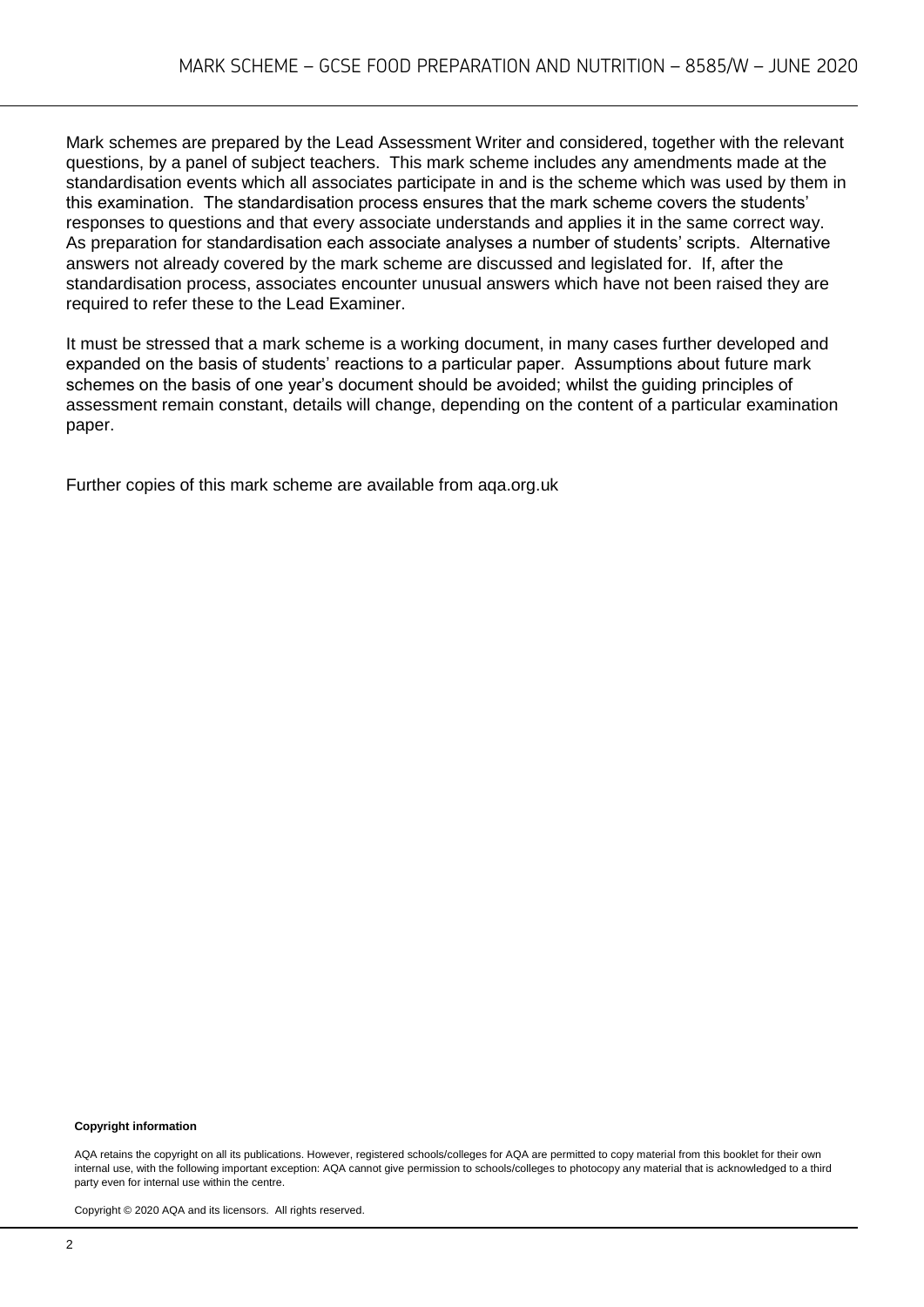### Level of response marking instructions

Level of response mark schemes are broken down into levels, each of which has a descriptor. The descriptor for the level shows the average performance for the level. There are marks in each level.

Before you apply the mark scheme to a student's answer read through the answer and annotate it (as instructed) to show the qualities that are being looked for. You can then apply the mark scheme.

#### Step 1 Determine a level

Start at the lowest level of the mark scheme and use it as a ladder to see whether the answer meets the descriptor for that level. The descriptor for the level indicates the different qualities that might be seen in the student's answer for that level. If it meets the lowest level then go to the next one and decide if it meets this level, and so on, until you have a match between the level descriptor and the answer. With practice and familiarity you will find that for better answers you will be able to quickly skip through the lower levels of the mark scheme.

When assigning a level you should look at the overall quality of the answer and not look to pick holes in small and specific parts of the answer where the student has not performed quite as well as the rest. If the answer covers different aspects of different levels of the mark scheme you should use a best fit approach for defining the level and then use the variability of the response to help decide the mark within the level, ie if the response is predominantly Level 3 with a small amount of Level 4 material it would be placed in Level 3 but be awarded a mark near the top of the level because of the Level 4 content.

#### Step 2 Determine a mark

Once you have assigned a level you need to decide on the mark. The descriptors on how to allocate marks can help with this. The exemplar materials used during standardisation will help. There will be an answer in the standardising materials which will correspond with each level of the mark scheme. This answer will have been awarded a mark by the Lead Examiner. You can compare the student's answer with the example to determine if it is the same standard, better or worse than the example. You can then use this to allocate a mark for the answer based on the Lead Examiner's mark on the example.

You may well need to read back through the answer as you apply the mark scheme to clarify points and assure yourself that the level and the mark are appropriate.

Indicative content in the mark scheme is provided as a guide for examiners. It is not intended to be exhaustive and you must credit other valid points. Students do not have to cover all of the points mentioned in the Indicative content to reach the highest level of the mark scheme.

An answer which contains nothing of relevance to the question must be awarded no marks.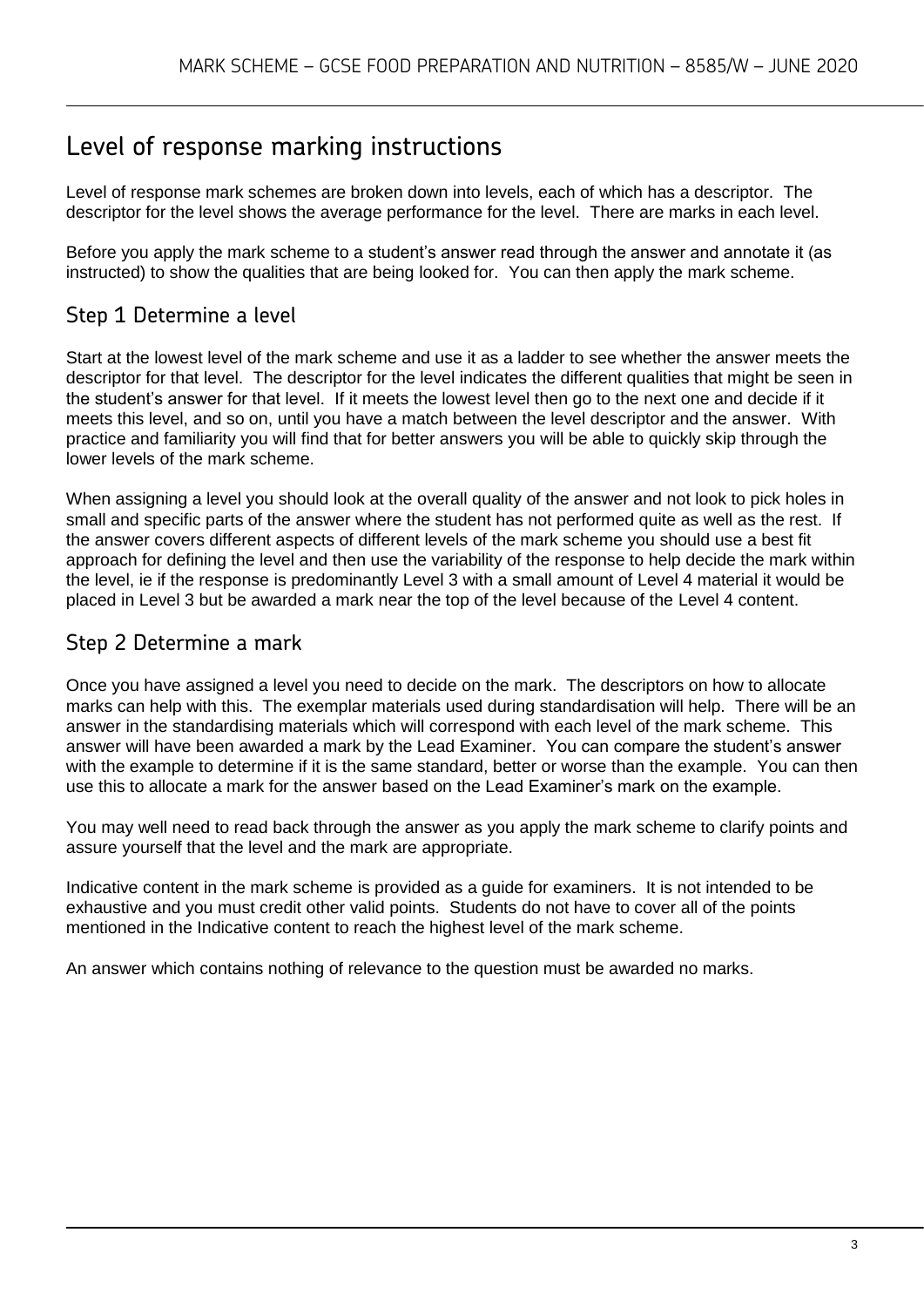|          | <b>Section A</b>                       |                                       |                       |  |
|----------|----------------------------------------|---------------------------------------|-----------------------|--|
| Question | <b>Answer Key</b>                      | <b>Assessment</b><br><b>Objective</b> | <b>Total</b><br>marks |  |
| 01.1     | $C$ – Food must be eaten by this date. | AO1                                   | 1                     |  |
| 01.2     | $D - Warmth$                           | AO <sub>1</sub>                       | 1                     |  |
| 01.3     | $D - 75$ °C                            | AO <sub>1</sub>                       | $\mathbf{1}$          |  |
| 01.4     | $B -$ ascorbic acid.                   | AO <sub>1</sub>                       | $\mathbf{1}$          |  |
| 01.5     | C - maintain bones and teeth.          | AO <sub>1</sub>                       | 1                     |  |
| 01.6     | D - Smoked bacon                       | AO <sub>1</sub>                       | 1                     |  |
| 01.7     | $C - 35%$                              | AO <sub>1</sub>                       | $\mathbf{1}$          |  |
| 01.8     | <b>B</b> - Coagulation                 | AO <sub>1</sub>                       | 1                     |  |
| 01.9     | $C$ – oxidation.                       | AO1                                   | 1                     |  |
| 01.10    | $C - A$ and $D$                        | AO <sub>1</sub>                       | 1                     |  |
| 01.11    | $D - 132$ °C                           | AO <sub>1</sub>                       | 1                     |  |
| 01.12    | $B -$ develop texture.                 | AO1                                   | 1                     |  |
| 01.13    | $C$ – three fatty acids.               | AO1                                   | 1                     |  |
| 01.14    | $D -$ Lactose                          | AO1                                   | 1                     |  |
| 01.15    | $D$ – shortening.                      | AO1                                   | $\mathbf{1}$          |  |
| 01.16    | $C - Nuts$                             | AO1                                   | 1                     |  |
| 01.17    | $C -$ Intensive                        | AO <sub>1</sub>                       | $\mathbf{1}$          |  |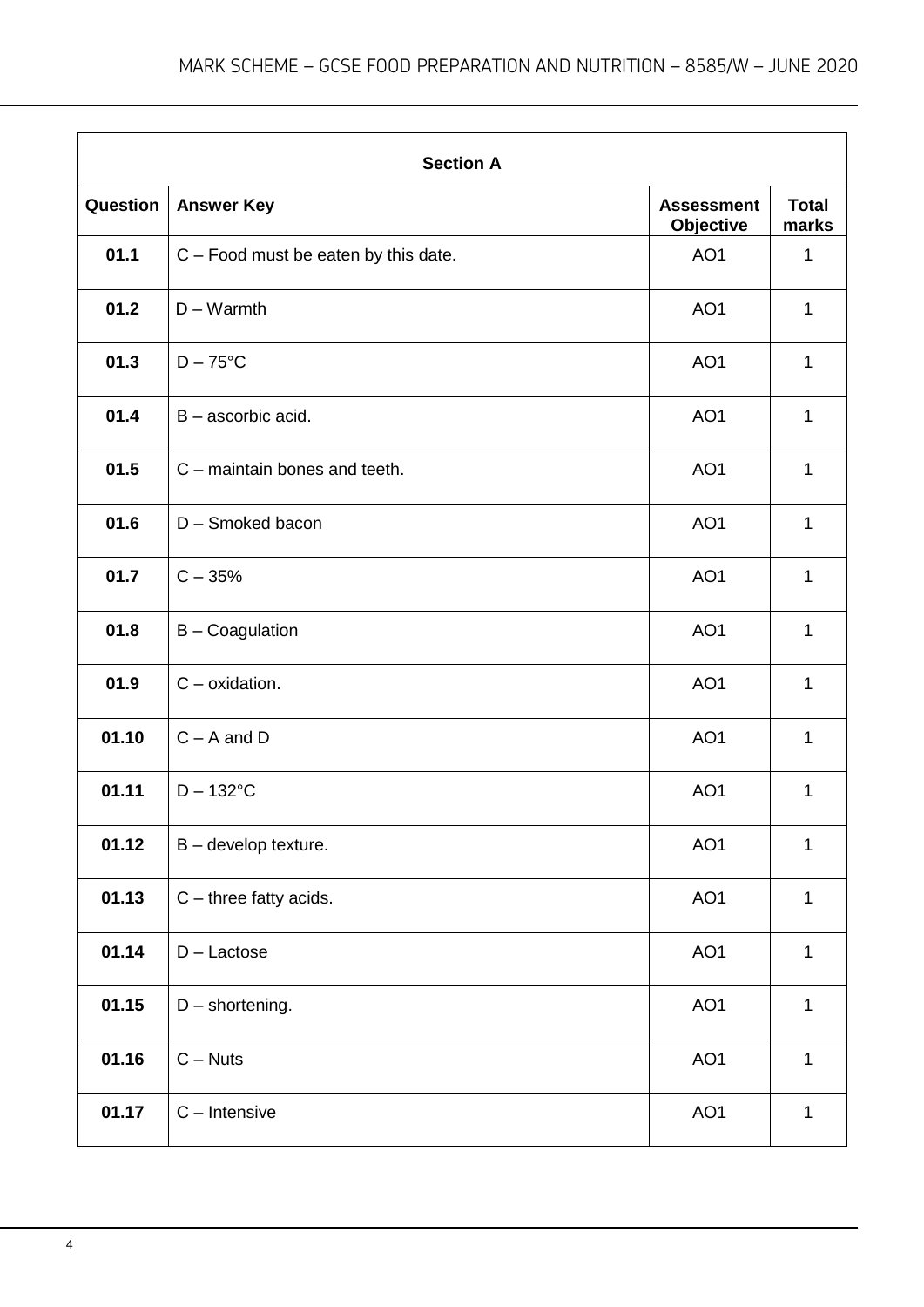#### MARK SCHEME – GCSE FOOD PREPARATION AND NUTRITION – 8585/W – JUNE 2020

| 01.18 | $A - Bread$                           | AO <sub>1</sub> |  |
|-------|---------------------------------------|-----------------|--|
| 01.19 | $D -$ Pork                            | AO <sub>1</sub> |  |
| 01.20 | A – detect differences between foods. | AO <sub>1</sub> |  |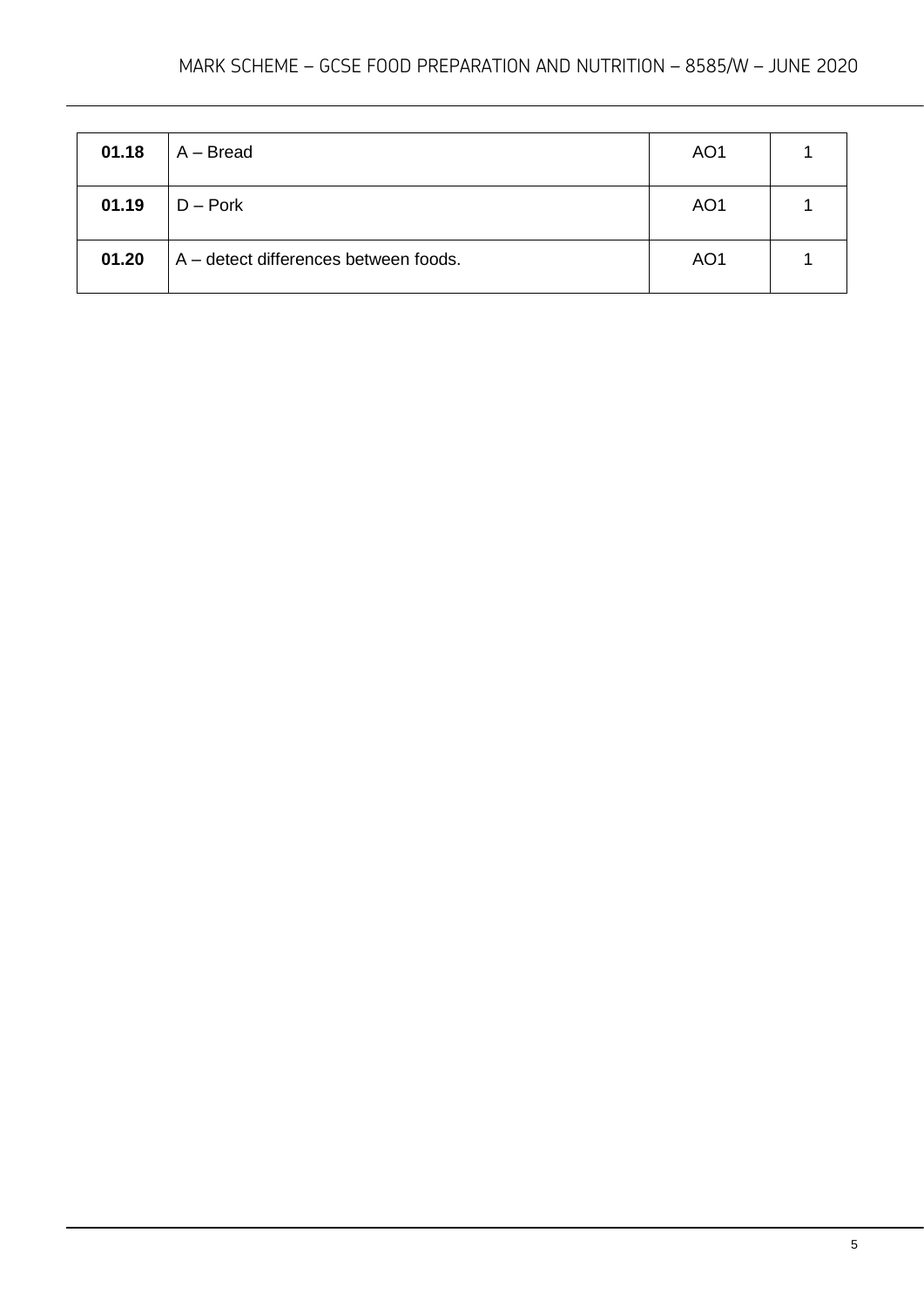| <b>Section B</b> |      |                                                                                                                                                                                                                                                                |                       |  |
|------------------|------|----------------------------------------------------------------------------------------------------------------------------------------------------------------------------------------------------------------------------------------------------------------|-----------------------|--|
| Qu               | Part | <b>Marking guidance</b>                                                                                                                                                                                                                                        | <b>Total</b><br>marks |  |
| 02               | 1    | Give three different rules for storing food safely in a fridge.                                                                                                                                                                                                | 3                     |  |
|                  |      | <b>Marking guidance</b>                                                                                                                                                                                                                                        |                       |  |
|                  |      | This question is assessed against AO1(a).                                                                                                                                                                                                                      |                       |  |
|                  |      | Award 1 mark for each different response given from the list<br>below                                                                                                                                                                                          |                       |  |
|                  |      | • Cool food prior to chilling – don't put hot food in the fridge.<br>• Monitor fridge temperatures using a thermometer, check the<br>visual display (0 to below 5°C). Temperature of the fridge should<br>not be in the danger zone 5 to 63°C<br>• Cover food. |                       |  |
|                  |      | • Open fridge door for as short a time as possible.<br>• Keep raw and cooked food separate.<br>• Raw meat should be covered and kept below cooked meat.                                                                                                        |                       |  |
|                  |      | • Raw meat should be in sealed containers.<br>• Food stored in the fridge should have spaces between items / Do<br>not overstock the fridge.                                                                                                                   |                       |  |
|                  |      | • Salad and vegetables should have soil removed (washed) before<br>putting in the fridge.                                                                                                                                                                      |                       |  |
|                  |      | • Salads and vegetables stored in lidded boxes/salad drawer.<br>• Clean and inspect your fridge regularly to ensure it remains<br>hygienic and in good working order.<br>• Follow date marks on food, so first in, last out - stock rotation.                  |                       |  |
|                  |      | Note for examiners - Fridge temperature - accept 0°C to 5°C                                                                                                                                                                                                    |                       |  |
|                  |      | Any other valid responses should be credited.                                                                                                                                                                                                                  |                       |  |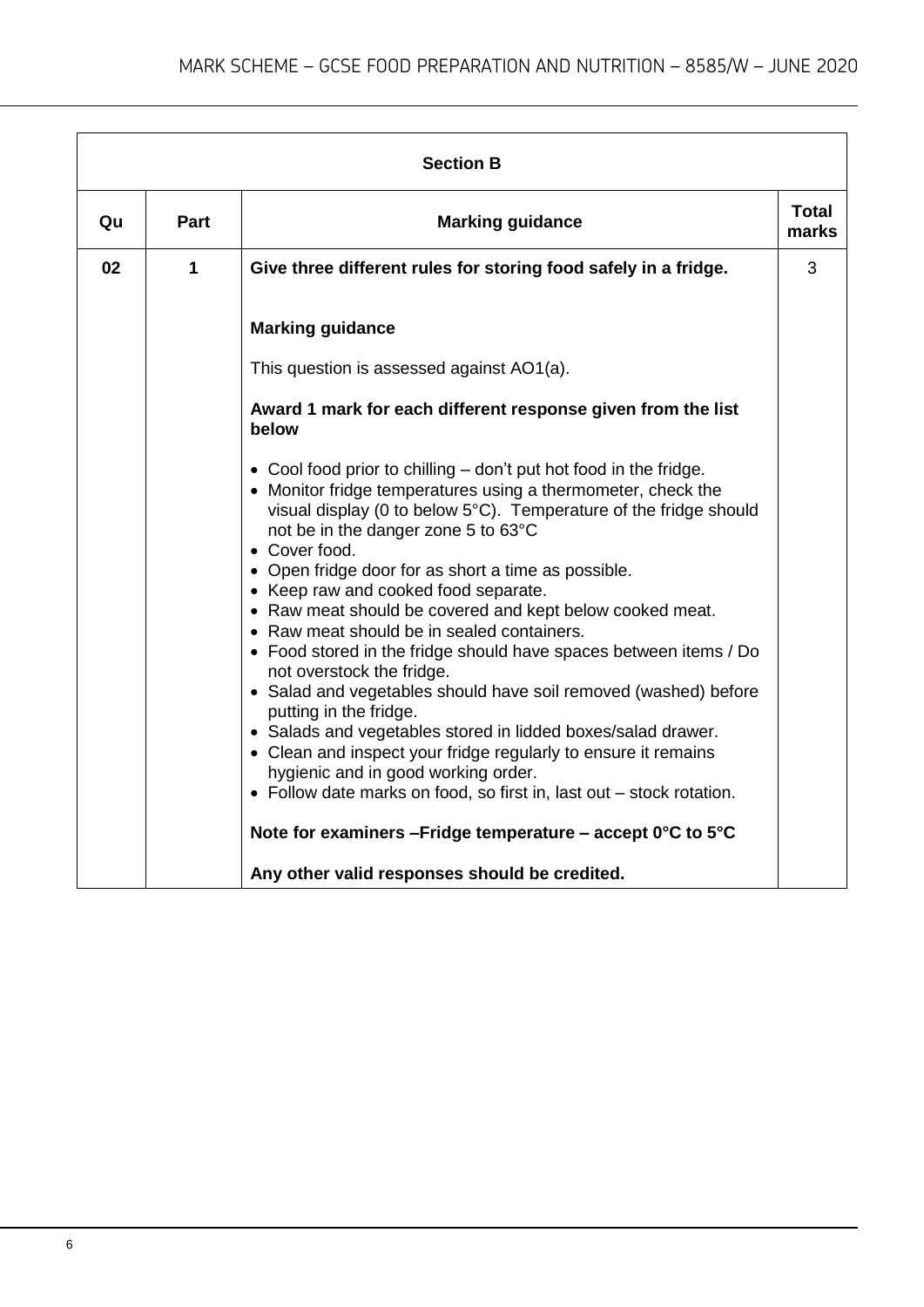| 02 | $\mathbf{2}$ | Give two different food safety rules when preparing raw<br>chicken.                                                                                                                                                                                                                                                                                                                                                                                                                                                                                                                                                                                                          | 2 |
|----|--------------|------------------------------------------------------------------------------------------------------------------------------------------------------------------------------------------------------------------------------------------------------------------------------------------------------------------------------------------------------------------------------------------------------------------------------------------------------------------------------------------------------------------------------------------------------------------------------------------------------------------------------------------------------------------------------|---|
|    |              | <b>Marking guidance</b>                                                                                                                                                                                                                                                                                                                                                                                                                                                                                                                                                                                                                                                      |   |
|    |              | This question is assessed against AO1(a).                                                                                                                                                                                                                                                                                                                                                                                                                                                                                                                                                                                                                                    |   |
|    |              | Award 1 mark for each different response given from the list<br>below                                                                                                                                                                                                                                                                                                                                                                                                                                                                                                                                                                                                        |   |
|    |              | Preparing<br>• Chicken should not be left in the danger zone 5 to 63°C before<br>preparation.<br>• Check the date mark of the chicken.<br>• Check the chicken is thoroughly defrosted.<br>• Do not wash raw chicken.<br>• Use clean equipment.<br>• Clean all work surfaces/chopping boards before and after<br>preparing raw chicken.<br>• Use colour coding eg utensils/chopping board, to prevent the<br>spread of bacteria from raw to cooked food eg red chopping board<br>for raw chicken and yellow chopping board for cooked chicken.<br>• Regular hand washing when handling chicken during preparation.<br>• Wear gloves when handling chicken during preparation. |   |

| 02 | $\mathbf{3}$ | Give two different food safety rules when cooking raw chicken.                                                                                                                                                                                                                                                                                                                                                                                                                                                                                                                                                                         | 2 |
|----|--------------|----------------------------------------------------------------------------------------------------------------------------------------------------------------------------------------------------------------------------------------------------------------------------------------------------------------------------------------------------------------------------------------------------------------------------------------------------------------------------------------------------------------------------------------------------------------------------------------------------------------------------------------|---|
|    |              | <b>Marking guidance</b>                                                                                                                                                                                                                                                                                                                                                                                                                                                                                                                                                                                                                |   |
|    |              | This question is assessed against AO1(a).                                                                                                                                                                                                                                                                                                                                                                                                                                                                                                                                                                                              |   |
|    |              | Award 1 mark for each different response given from the list<br>below                                                                                                                                                                                                                                                                                                                                                                                                                                                                                                                                                                  |   |
|    |              | Cooking<br>• When cooking chicken, use separate utensils when handling raw<br>and cooked chicken, to prevent cross contamination.<br>• Use clean cooking utensils and cooking equipment.<br>• Separate raw and cooked food, to prevent cross contamination.<br>• Chicken should be cooked right through to the middle/core to<br>ensure the bacteria are destroyed and the chicken is safe to eat.<br>• To ensure chicken is properly cooked, it should reach an internal<br>temperature of at least 75°C<br>• Use a temperature probe to ensure the core temperature of the<br>chicken is at least 75°C<br>• Juices should run clear. |   |
|    |              | Note for examiners - Do not allow 'high oven temperature' or<br>'hot oven.'                                                                                                                                                                                                                                                                                                                                                                                                                                                                                                                                                            |   |
|    |              | Any other valid responses should be credited.                                                                                                                                                                                                                                                                                                                                                                                                                                                                                                                                                                                          |   |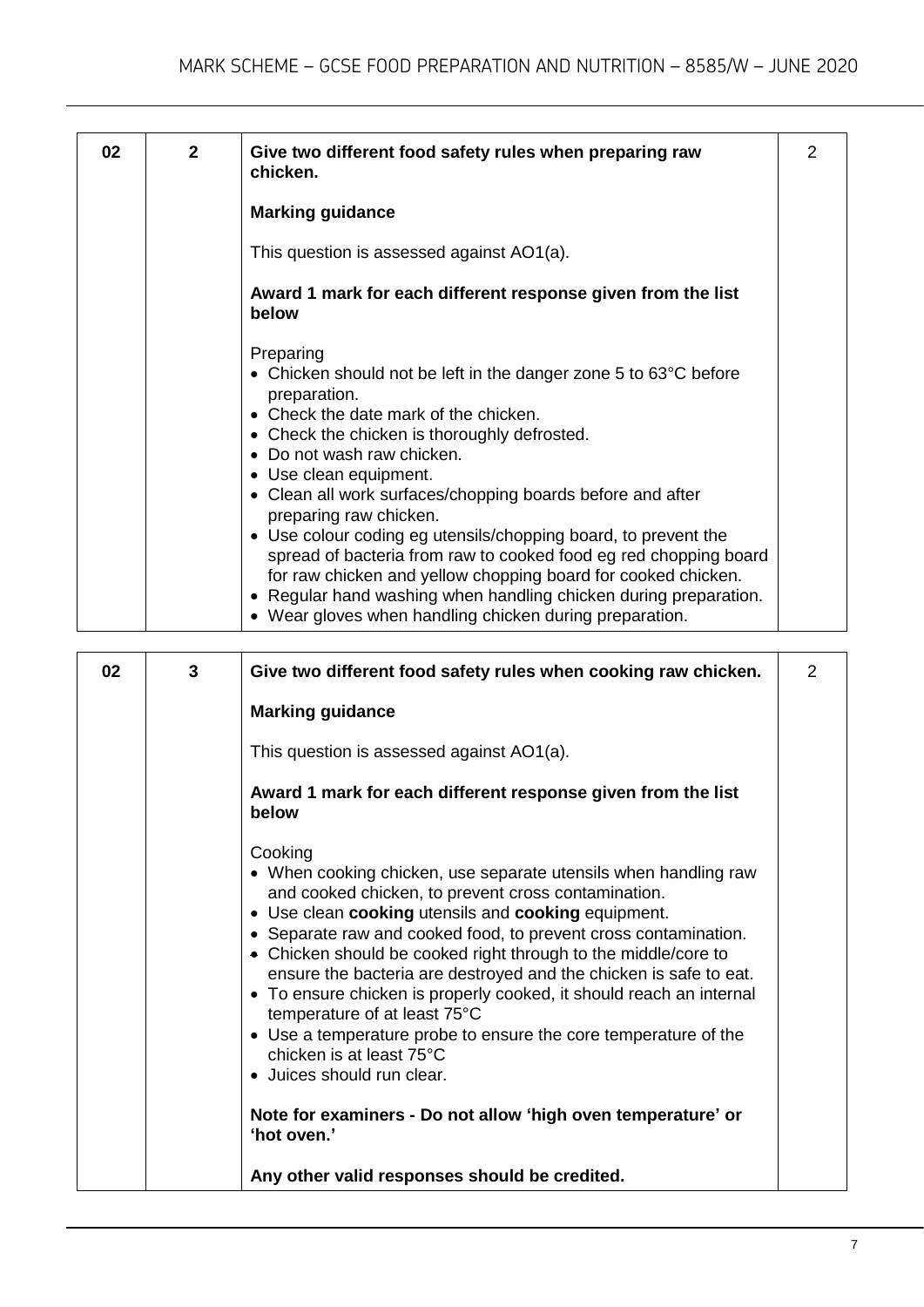| 02 | 4 | Define the term cross-contamination.                                                                                                                       |  |
|----|---|------------------------------------------------------------------------------------------------------------------------------------------------------------|--|
|    |   | <b>Marking guidance</b>                                                                                                                                    |  |
|    |   | This question is assessed against AO2.                                                                                                                     |  |
|    |   | Transfer of bacteria (1) from food, work surfaces and equipment,<br>people, pests, waste food and rubbish onto 'clean/cooked/ready to<br>eat' food $(1)$ . |  |
|    |   | e.g. transfer of bacteria from raw to cooked food.                                                                                                         |  |
|    |   | Accept references to chicken when describing cross contamination                                                                                           |  |

| 02 | 5 | When making vegetable soup                    |                                                                                                                                                                                                                                                                                                                                                                                                | 4 |
|----|---|-----------------------------------------------|------------------------------------------------------------------------------------------------------------------------------------------------------------------------------------------------------------------------------------------------------------------------------------------------------------------------------------------------------------------------------------------------|---|
|    |   | could take place                              | • give two different examples of how cross-contamination<br>• describe how this could be prevented.                                                                                                                                                                                                                                                                                            |   |
|    |   | <b>Marking guidance</b>                       |                                                                                                                                                                                                                                                                                                                                                                                                |   |
|    |   |                                               | This question is assessed against AO2.                                                                                                                                                                                                                                                                                                                                                         |   |
|    |   | <b>Indicative content</b>                     |                                                                                                                                                                                                                                                                                                                                                                                                |   |
|    |   |                                               | 1 mark for each valid point given, either from the list below or<br>other relevant responses worthy of credit.                                                                                                                                                                                                                                                                                 |   |
|    |   |                                               | Two different examples must be stated.                                                                                                                                                                                                                                                                                                                                                         |   |
|    |   | <b>Example</b>                                | <b>Prevention</b>                                                                                                                                                                                                                                                                                                                                                                              |   |
|    |   | People eg<br>unclean<br>hands/hair in<br>food | • Personal hygiene of food handler eg avoid<br>transference of hair, sweat, saliva etc onto<br>the vegetables. Wear a clean apron, cover<br>hair with a net/hat etc.<br>• Clothing: should be clean.<br>• Regularly wash hands.<br>• People with coughs and colds should not<br>work in food areas until well again.<br>• Don't double dip when tasting the soup.<br>Always use a clean spoon. |   |
|    |   | Dirt/mud/soil/<br>chemicals on<br>vegetables  | • Thoroughly wash all vegetables before<br>preparing the vegetables to remove soil /<br>other contaminants.                                                                                                                                                                                                                                                                                    |   |
|    |   | Pests eg<br>flies/insects                     | • Keep food preparation area clean and tidy.<br>• Keep food covered/lids on saucepans.                                                                                                                                                                                                                                                                                                         |   |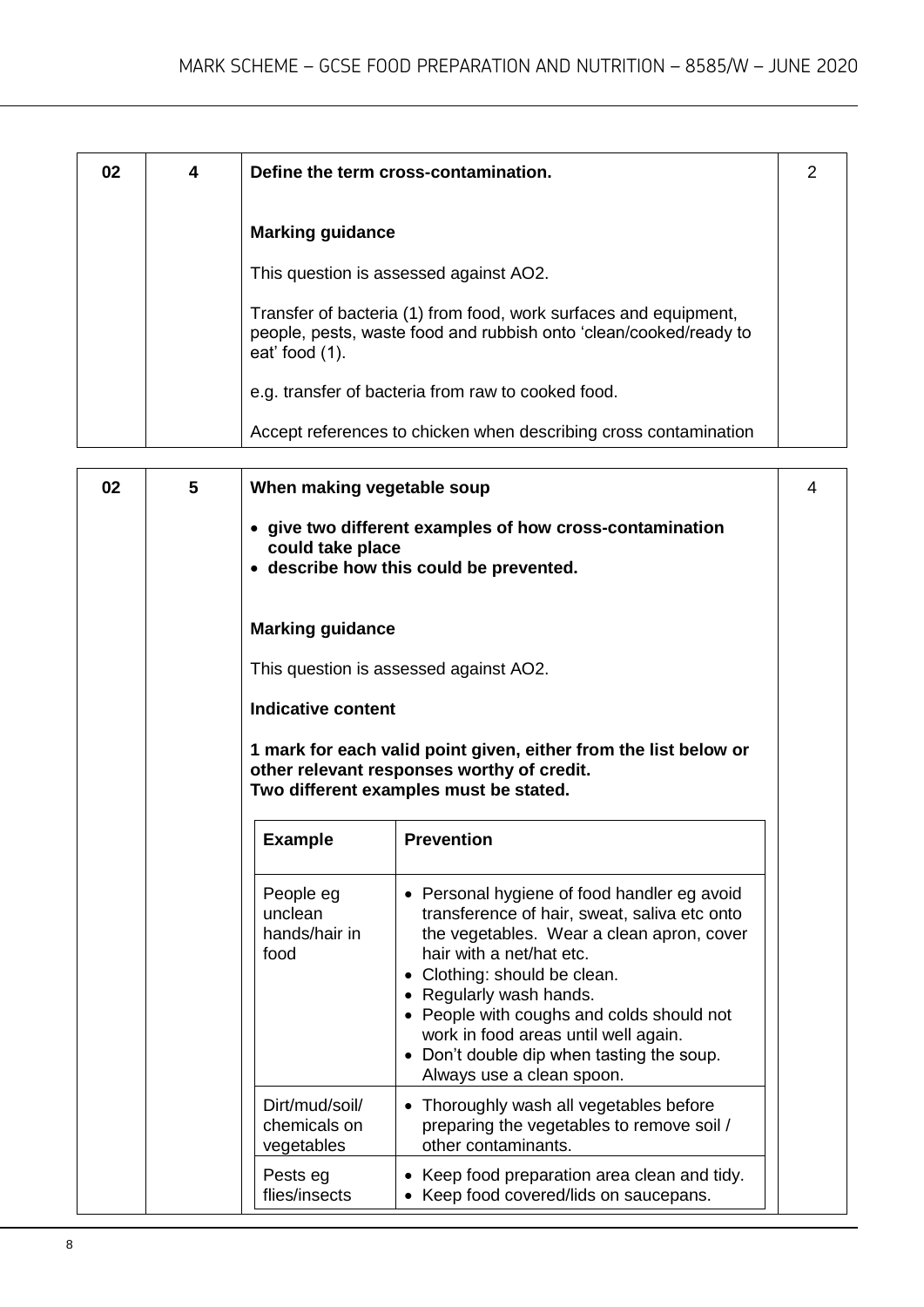|  | • Ultra violet light fly catchers to kill insects. |  |
|--|----------------------------------------------------|--|
|  |                                                    |  |

|                                           | • Prevent access, keep windows and doors<br>closed.                                                                                                                                                                                                                                                    |
|-------------------------------------------|--------------------------------------------------------------------------------------------------------------------------------------------------------------------------------------------------------------------------------------------------------------------------------------------------------|
| Equipment eg<br>chopping<br>boards/knives | Ensure all equipment used for vegetable<br>preparation is clean.<br>Clean work surfaces before and after use<br>with hot soapy water or an antibacterial<br>spray.<br>• Use of colour coded equipment such as<br>chopping boards and knives (a brown<br>chopping board may be used for<br>vegetables). |
| Work surfaces                             | • Clean as you go to prevent cross<br>contamination.<br>• Use anti-bacterial sprays to clean work<br>surfaces.                                                                                                                                                                                         |
| <b>Cloths</b>                             | • Use disposable cloths when cleaning.<br>• Use clean cloths, washed daily above 60°C.                                                                                                                                                                                                                 |
| <b>Rubbish</b>                            | • Dispose of dirty peelings.<br>• Don't touch the bin/use a foot pedal pin.<br>• Empty bin regularly' and 'bins should have a<br>lid.                                                                                                                                                                  |
| Other<br>contaminated<br>food             | Keep raw and cooked foods separate.<br>$\bullet$                                                                                                                                                                                                                                                       |

| 03 | 1 | Explain with examples, the differences between high and low<br>biological value proteins.                                                                                                                                                          |                  | 6 |
|----|---|----------------------------------------------------------------------------------------------------------------------------------------------------------------------------------------------------------------------------------------------------|------------------|---|
|    |   | <b>Marking guidance</b><br>This question is assessed against AO1(b).                                                                                                                                                                               |                  |   |
|    |   | Level of response question                                                                                                                                                                                                                         |                  |   |
|    |   | Responses show thorough knowledge and<br>understanding of differences between high and low<br>biological value proteins. Detailed and factual<br>explanations, with examples of both high and low, are<br>given which use the correct terminology. | $5 - 6$<br>marks |   |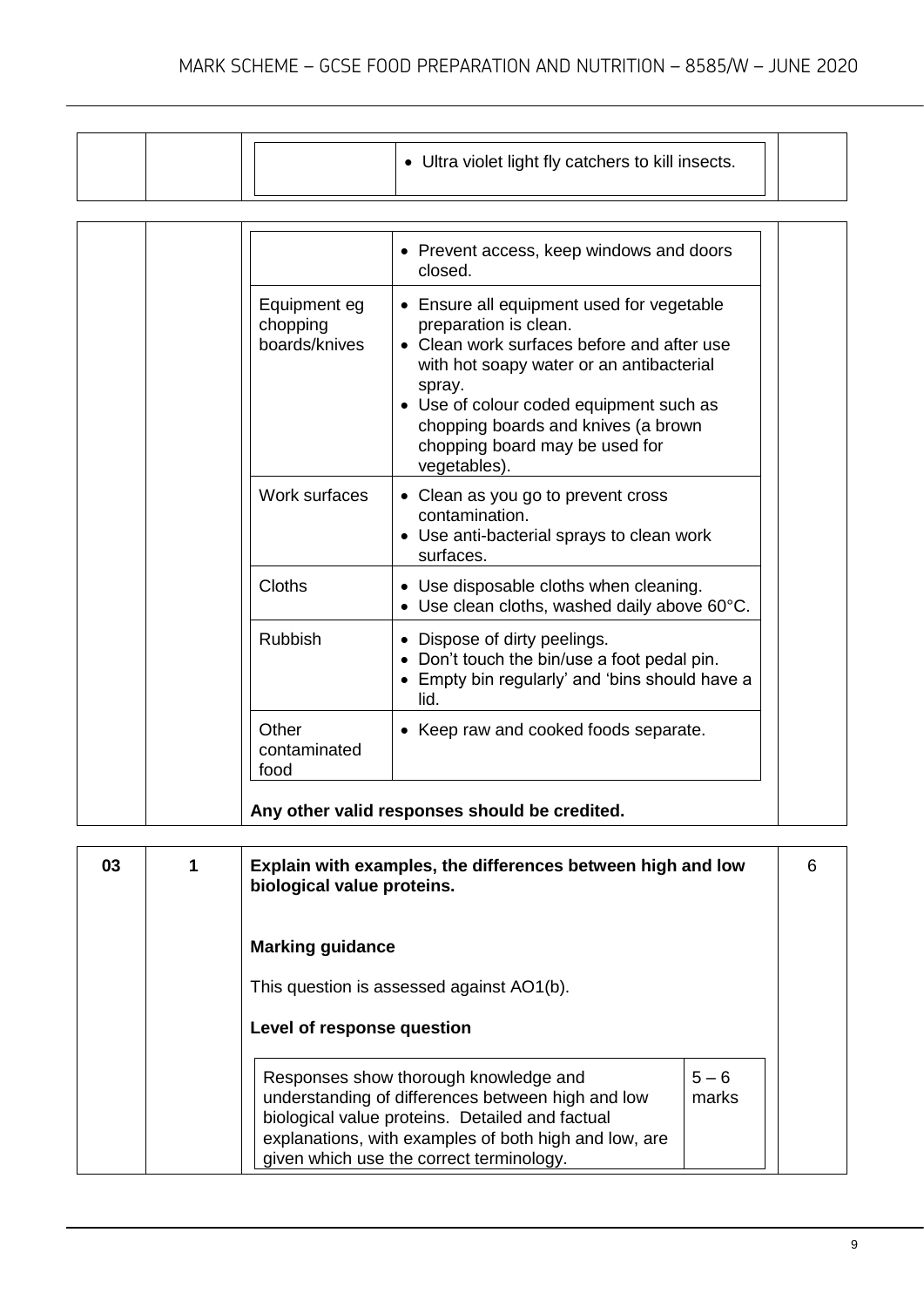|  | Responses show good knowledge and understanding<br>of differences between high and low biological value<br>proteins. Factual explanations are given with<br>example(s) some of which use the correct<br>terminology. | $3 - 4$<br>marks |  |
|--|----------------------------------------------------------------------------------------------------------------------------------------------------------------------------------------------------------------------|------------------|--|
|--|----------------------------------------------------------------------------------------------------------------------------------------------------------------------------------------------------------------------|------------------|--|

| Responses show basic knowledge and understanding<br>of a difference between high and low biological value<br>proteins. Limited explanations are given which<br>attempt to use related terminology. There may be no<br>examples.                                                                                                                                                                                                                                                                                                                                                            | $1 - 2$<br>marks |
|--------------------------------------------------------------------------------------------------------------------------------------------------------------------------------------------------------------------------------------------------------------------------------------------------------------------------------------------------------------------------------------------------------------------------------------------------------------------------------------------------------------------------------------------------------------------------------------------|------------------|
| No answer worthy of credit.                                                                                                                                                                                                                                                                                                                                                                                                                                                                                                                                                                | 0 marks          |
| <b>Indicative content</b><br>• Foods that contain all of the essential amino acids are described<br>as high biological value (HBV). These are mainly animal proteins,<br>for example meat, fish, eggs, milk, cheese but also include soya<br>beans and quinoa.<br>• Foods that lack one or more of the essential amino acids are<br>described as low biological value (LBV), for example, pulses,<br>peas, beans, lentils, cereals such as wheat, rice, oats, barley, rye<br>and millet, nuts, seeds and gelatine.<br>• By eating a mixture of LBV protein foods together, you can get all |                  |
| the essential amino acids the body needs, and this is known as<br>protein complementation, for example; beans on toast, hummus<br>and pitta bread, lentil soup and bread, rice and peas.<br>Other valid responses should be credited.                                                                                                                                                                                                                                                                                                                                                      |                  |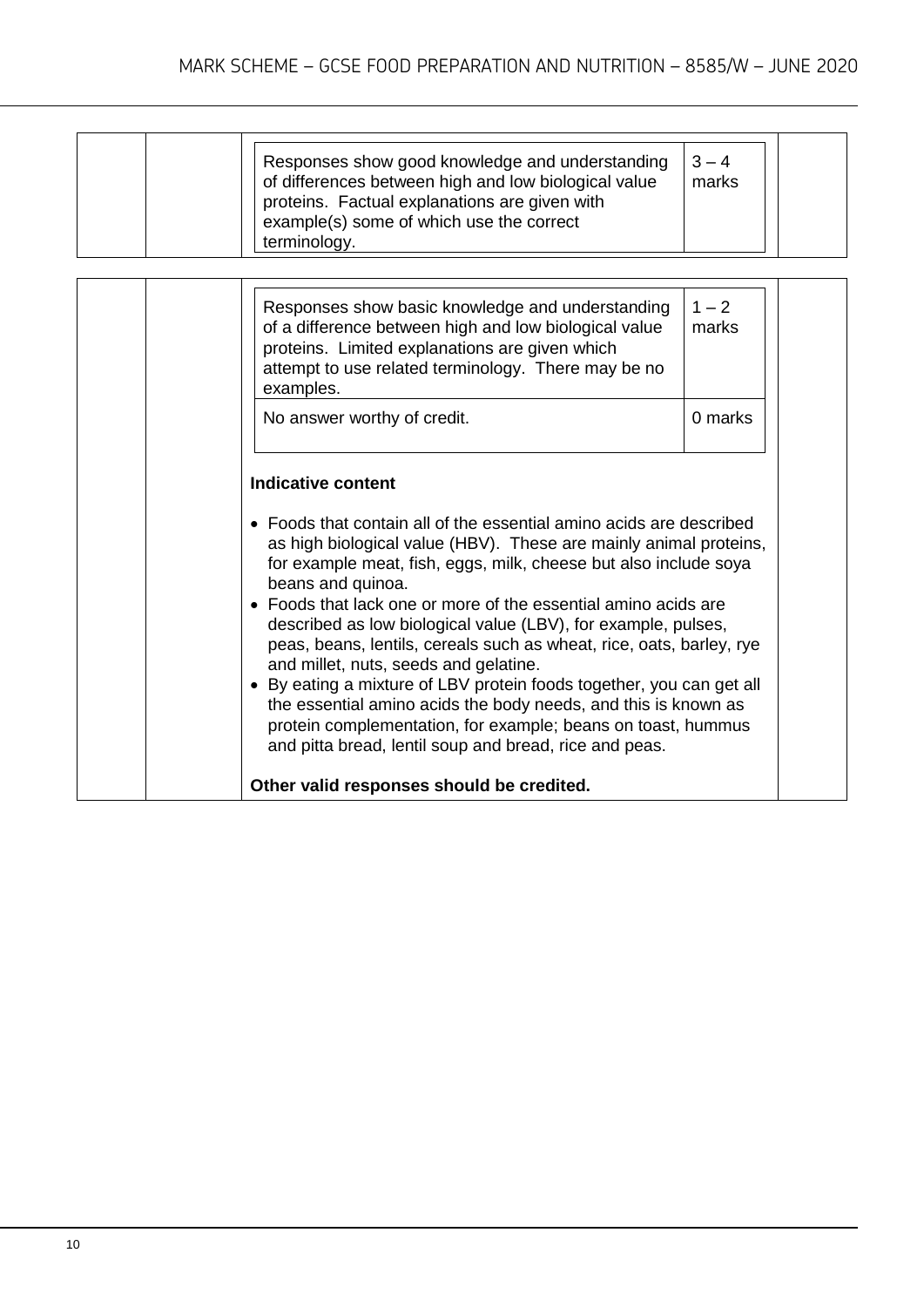| 03 | $\mathbf{2}$ | Explain how the following cooking methods prevent the loss of<br>vitamins in vegetables.                                                                                                                                                                                                                                                                                                                                                                                                                                                                                     | 4 |
|----|--------------|------------------------------------------------------------------------------------------------------------------------------------------------------------------------------------------------------------------------------------------------------------------------------------------------------------------------------------------------------------------------------------------------------------------------------------------------------------------------------------------------------------------------------------------------------------------------------|---|
|    |              | <b>Marking guidance</b>                                                                                                                                                                                                                                                                                                                                                                                                                                                                                                                                                      |   |
|    |              | This question is assessed against AO2.                                                                                                                                                                                                                                                                                                                                                                                                                                                                                                                                       |   |
|    |              | <b>Steaming</b><br>• No contact with water so water soluble vitamins will not leach out.<br>• Steam is very hot so food cooks quickly, which reduces water<br>soluble vitamin loss.<br>• Loss of water-soluble vitamins (B group and C) is reduced<br>because the food does not come in direct contact with water.<br>• Credit should be given for naming specific vegetables that are<br>suitable for steaming eg asparagus, broccoli, green vegetables.<br>• Credit should be given for steaming from chilled/frozen in<br>bags/containers if related to loss of vitamins. |   |
|    |              | <b>Stir frying</b><br>• A quick method of cooking so the water-soluble vitamins are<br>retained.<br>• Fat/oil is used to cook which 'seals in' the vitamins.<br>• No water is used which prevents the water-soluble vitamins B<br>group and C from dissolving in the water.<br>• Any vitamins and minerals which leach into the sauce/juices are<br>retained.                                                                                                                                                                                                                |   |
|    |              | Other valid responses should be credited.                                                                                                                                                                                                                                                                                                                                                                                                                                                                                                                                    |   |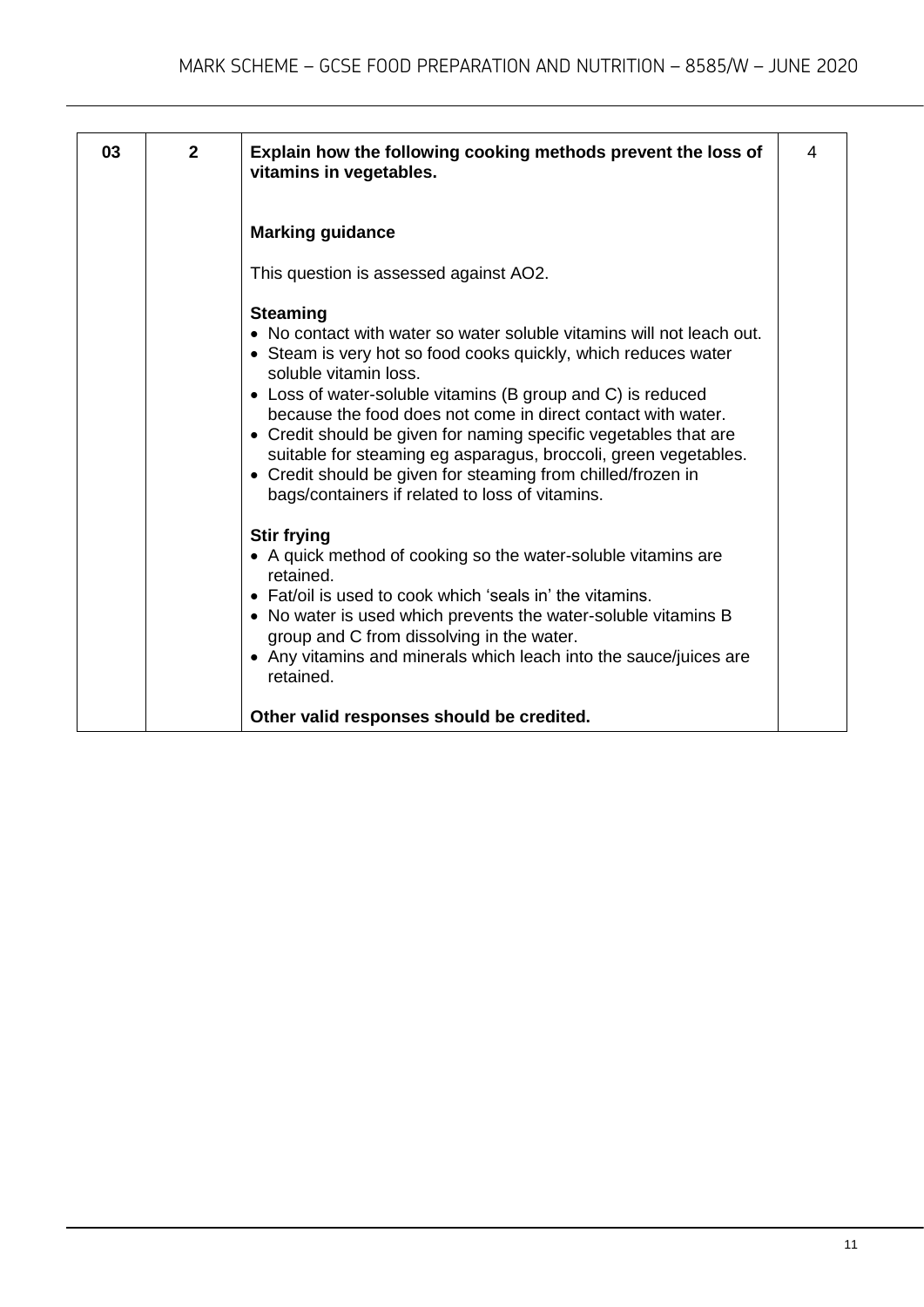| 03 | 3 | Cheese is made from milk. Complete the table to explain what<br>happens at the following stages of cheesemaking. | 6 |
|----|---|------------------------------------------------------------------------------------------------------------------|---|
|    |   | <b>Marking guidance</b>                                                                                          |   |
|    |   | This question is assessed against AO2.                                                                           |   |
|    |   | Award one mark for each different response given from the list<br>below.                                         |   |
|    |   | These are examples of suitable responses and any other<br>relevant responses should be credited.                 |   |
|    |   | To gain maximum marks, all boxes must be completed with<br>creditworthy responses.                               |   |

| <b>Production stage</b>                | <b>Explain the process</b>                                                                                                                                                                                                                                                                                                                                                                                                                                                                                                                                                                                                                                                 |
|----------------------------------------|----------------------------------------------------------------------------------------------------------------------------------------------------------------------------------------------------------------------------------------------------------------------------------------------------------------------------------------------------------------------------------------------------------------------------------------------------------------------------------------------------------------------------------------------------------------------------------------------------------------------------------------------------------------------------|
| Milk is pasteurised                    | Milk is heated to 72°C for 15 seconds.<br>$\bullet$<br>Pasteurisation destroys most bacteria.<br>$\bullet$<br>• Pathogenic bacteria are destroyed.<br>• Most bacteria need to be destroyed so only selected bacteria in<br>the starter culture are added.                                                                                                                                                                                                                                                                                                                                                                                                                  |
| <b>Starter culture is added</b>        | • The starter culture or lemon juice is added to make the<br>mixture acidic.<br>• The bacteria in the starter culture change the milk sugar into<br>acid.                                                                                                                                                                                                                                                                                                                                                                                                                                                                                                                  |
| Formation of curds and<br>whey         | • Rennet/acid/bacteria all help to turn the milk into a semi-liquid<br>called curds and whey. Curds are solid/whey is liquid.<br>• The rennet/acid cause the milk proteins to coagulate (set). The<br>liquid milk becomes a semi-liquid.<br>• Once set, the curd is stirred and cut.<br>The curd is pressed into cheese and the whey is drained off.<br>$\bullet$                                                                                                                                                                                                                                                                                                          |
| Ripening and maturing of<br>the cheese | The cheese is chilled until the desired age is reached.<br>$\bullet$<br>The cheese is left for weeks/months for the flavour to develop.<br>Milder cheeses are stored for a shorter time.<br>$\bullet$<br>The stronger, mature cheeses are stored for longer.<br>$\bullet$<br>The storage time is dependent on the type of cheese being made.<br>$\bullet$<br>• Mould can be added at this stage to introduce another flavour.<br>• Salt is added for flavour.<br>• Salt preserves the cheese.<br>• The bacteria help to ripen the cheese.<br>• Cheese is chilled to control the growth of moulds and bacteria.<br>• The humidity and temperature are carefully controlled. |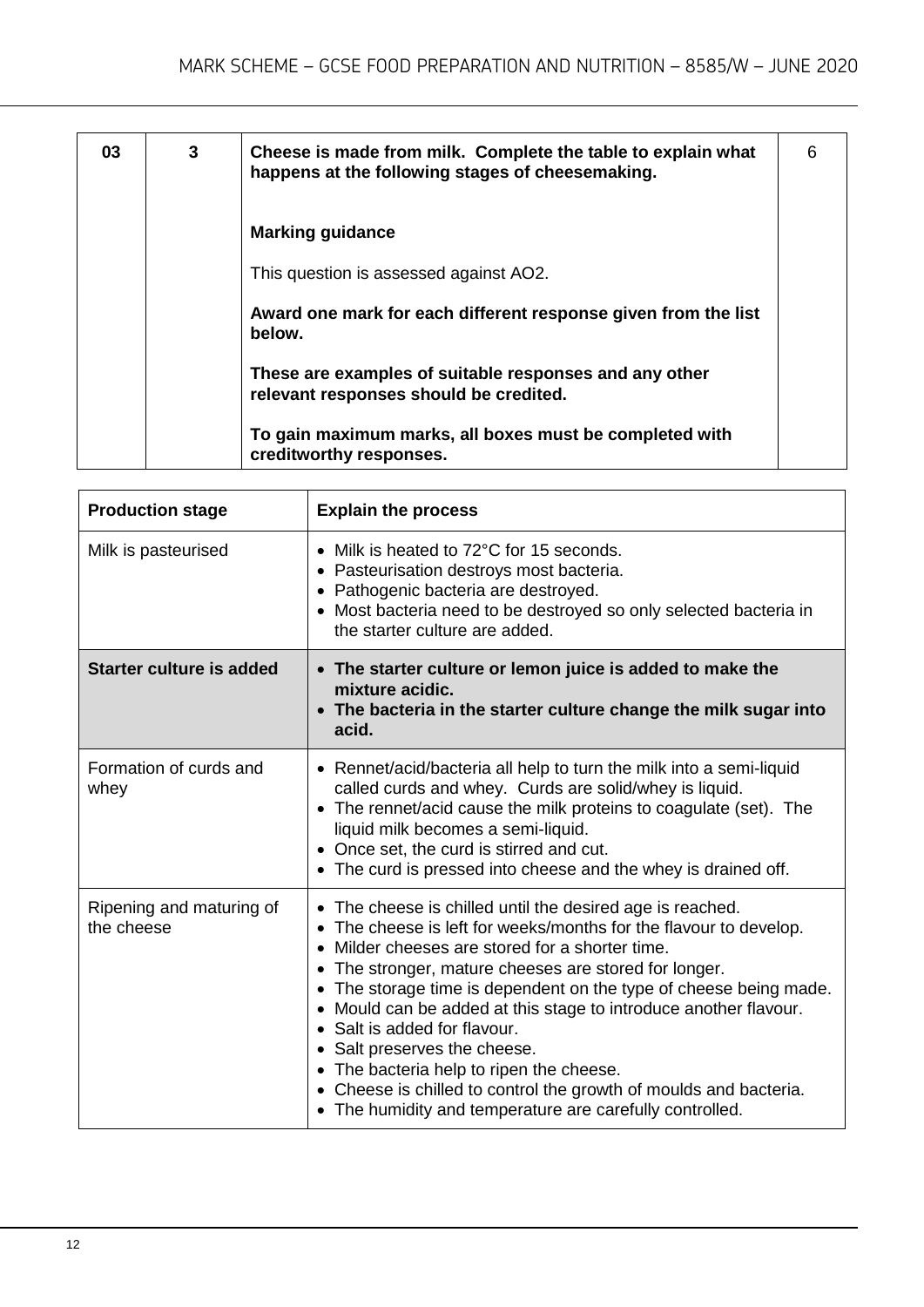| 03 | 4 | With reference to the ingredients and nutrition label<br>• assess the suitability of this meal for an adult<br>• evaluate how regularly eating meals with similar nutritional<br>values can negatively affect the health of adults.                                                                                                                              |                  | 9 |
|----|---|------------------------------------------------------------------------------------------------------------------------------------------------------------------------------------------------------------------------------------------------------------------------------------------------------------------------------------------------------------------|------------------|---|
|    |   | <b>Marking guidance</b>                                                                                                                                                                                                                                                                                                                                          |                  |   |
|    |   | This question is assessed against AO4.                                                                                                                                                                                                                                                                                                                           |                  |   |
|    |   | Responses will include thorough and detailed factual<br>explanations of how excess energy/fat/salt can affect<br>health. Qualified and justified reasons are given<br>related to the analysis. Response will include specific<br>reference to a healthy balanced diet. There will be a<br>very good balance between analysis and evaluation.                     | $7 - 9$<br>marks |   |
|    |   | Analysis of the meal is very good and thorough and<br>refers to a wide range of points relating to the<br>nutritional label and ingredients referred to in the<br>indicative content.                                                                                                                                                                            |                  |   |
|    |   | <b>Evaluation</b> includes very good and accurate<br>conclusions which highlight the effects on health.<br>Draws detailed and justified conclusions which are<br>linked to the analysis.                                                                                                                                                                         |                  |   |
|    |   | Responses will include some factual explanations<br>linked to how excess energy/fat/salt can affect health.<br>Some reasons are given related to the analysis.<br>Responses may include more general reference to a<br>healthy balanced diet. Response is good but may be<br>stronger in either analysis or evaluation.                                          | $4 - 6$<br>marks |   |
|    |   | Analysis of the meal is good and refers to a range of<br>points relating to the-nutritional label and ingredients<br>referred to in the indicative content.                                                                                                                                                                                                      |                  |   |
|    |   | <b>Evaluation</b> includes good conclusions which highlight<br>the effects on health. Draws some justified<br>conclusions which are linked to the analysis                                                                                                                                                                                                       |                  |   |
|    |   | Responses will include limited factual explanations<br>linked to how excess energy/fat/salt can affect health.<br>Limited reasons are given related to the analysis.<br>Responses may include some limited reference to a<br>healthy balanced diet. There may be an imbalance<br>between analysis and evaluation where one aspect<br>may be omitted or stronger. | $1 - 3$<br>marks |   |
|    |   | Analysis of the meal is basic and refers to limited<br>points relating to the nutritional label and ingredients<br>referred to in the indicative content.                                                                                                                                                                                                        |                  |   |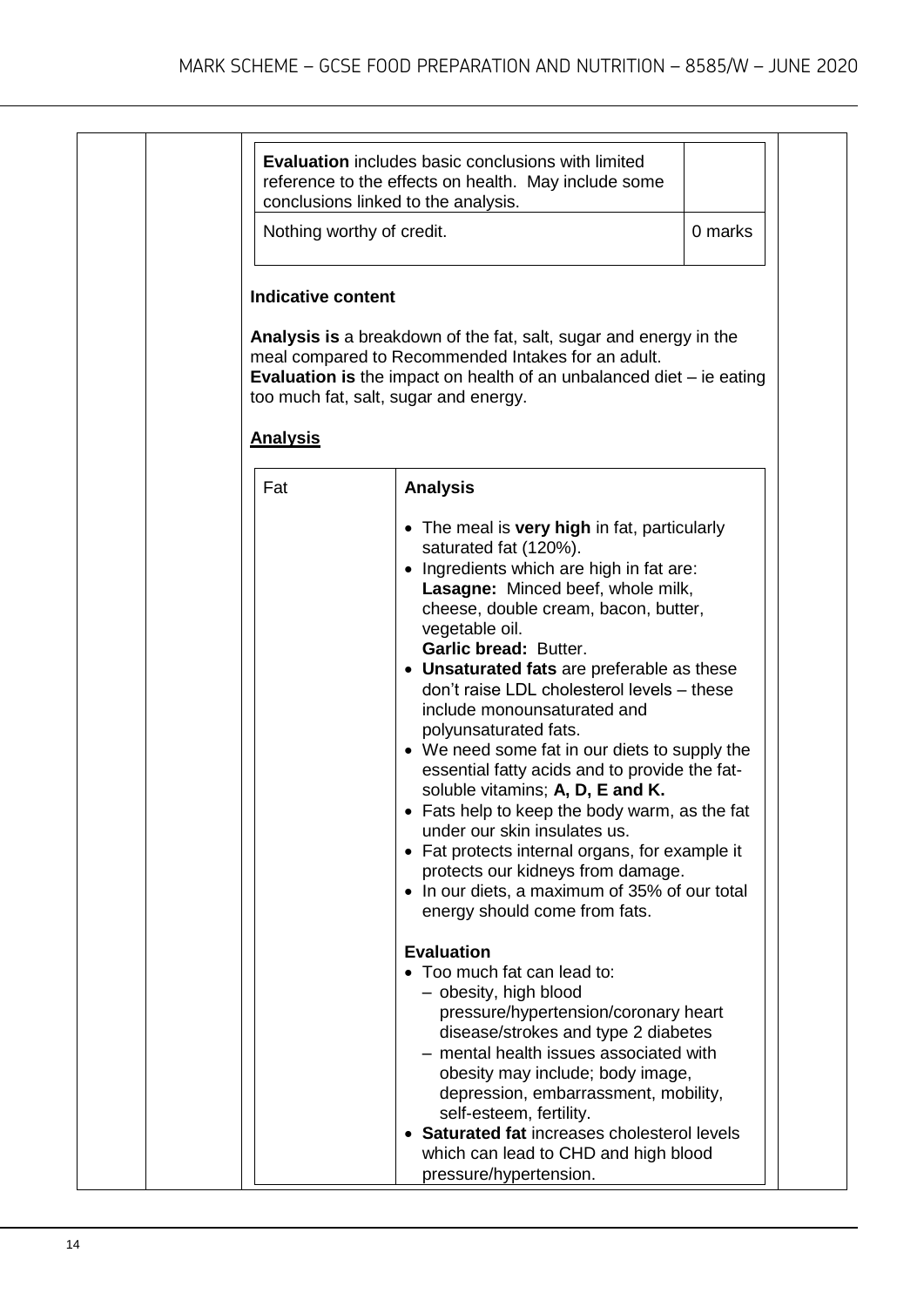|        | • Most people in the UK eat too much fat - all<br>fats are high in energy supplying 9kcal per<br>gram of fat, so the highest of the<br>macronutrients.                                                                                                                                                                                                                                                                                                                                                                                                     |
|--------|------------------------------------------------------------------------------------------------------------------------------------------------------------------------------------------------------------------------------------------------------------------------------------------------------------------------------------------------------------------------------------------------------------------------------------------------------------------------------------------------------------------------------------------------------------|
| Salt   | <b>Analysis</b><br>• The meal contains a large amount of salt.<br>• Ingredients which are high in salt are:<br><b>Lasagne</b><br>Cheese, butter (if salted), salt, bacon, stock<br>cube<br><b>Garlic bread</b><br>White bread, butter (if salted), salt.<br>• Some salt is needed to control the<br>concentration of body fluids.                                                                                                                                                                                                                          |
|        | <b>Evaluation</b><br>• Too much salt can lead to:<br>Cardiovascular disease: High blood<br>pressure, heart disease and strokes.                                                                                                                                                                                                                                                                                                                                                                                                                            |
| Sugar  | <b>Analysis</b><br>• This meal is low in sugar; therefore, there<br>should be no negative affects to health<br>related to the sugar content of this meal.<br>• The sugar is provided by the natural (fruit<br>sugar and lactose) sugars in these foods:<br>Lasagne<br>Whole milk, chopped tomatoes, cheese,<br>onions, stock cubes (free sugar is<br>sometimes added to these), double cream,<br>tomato purée.<br><b>Garlic bread</b><br>White bread.<br>• No more than 5% of our energy should<br>come from free sugar (extrinsic sugar/<br>added sugar). |
|        | <b>Evaluation</b><br>There should be no negative affects to health<br>related to the sugar content of this meal.                                                                                                                                                                                                                                                                                                                                                                                                                                           |
| Energy | <b>Analysis</b><br>• High energy foods in the meal are:<br>Lasagne<br>Minced beef, whole milk, cheese,<br>egg lasagne sheets, double cream, bacon,<br>butter and vegetable oil<br><b>Garlic bread</b><br>White bread, butter                                                                                                                                                                                                                                                                                                                               |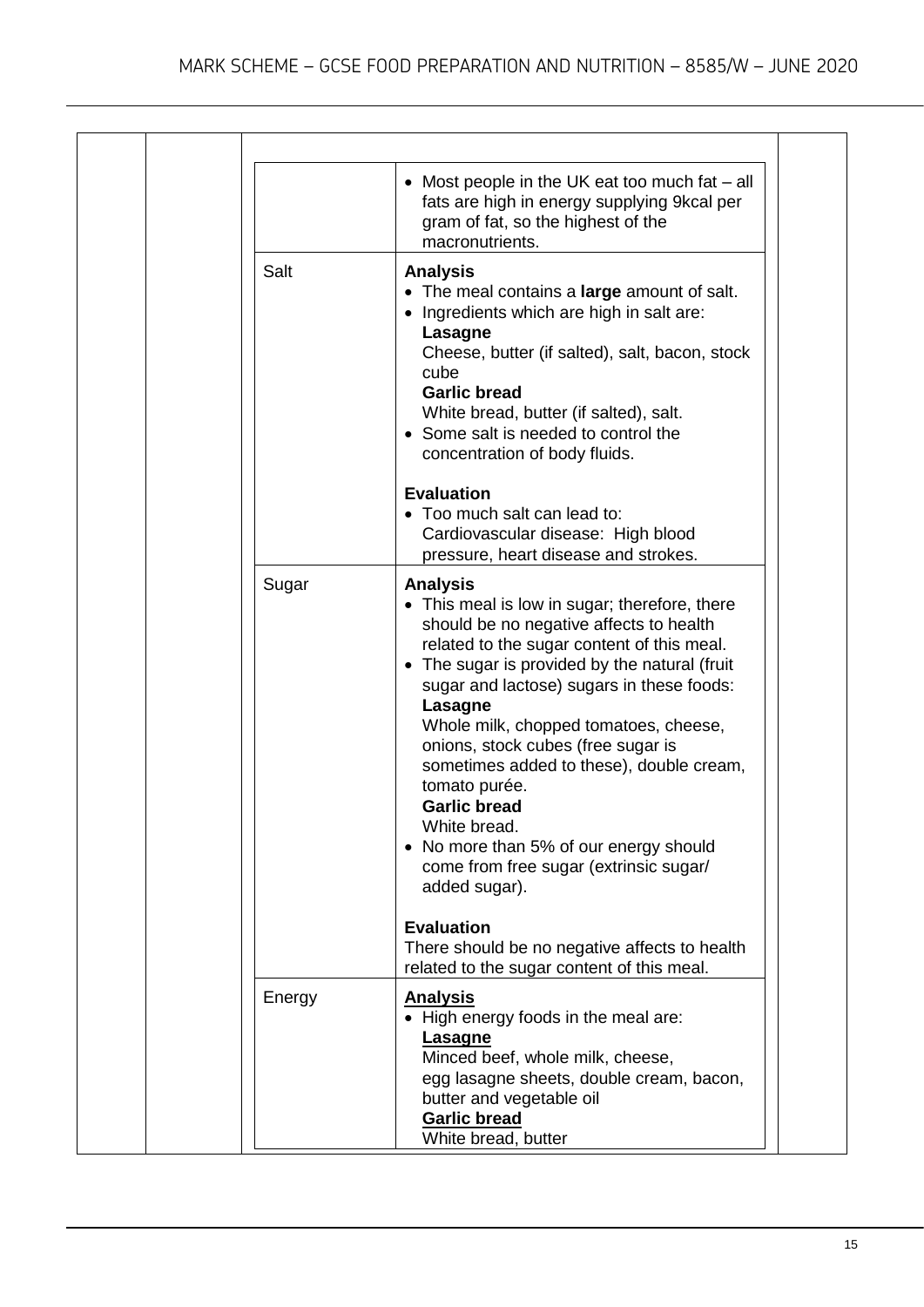| • The meal is high in energy. It provides<br>almost half of all the kilocalories (energy)<br>needed by the average adult.<br>• One main meal would normally be expected<br>to provide 1/3 of the total energy needed in<br>one day. |
|-------------------------------------------------------------------------------------------------------------------------------------------------------------------------------------------------------------------------------------|
| <b>Evaluation</b><br>If over consumption of energy occurs on a<br>regular basis it could lead to obesity and its<br>associated effects on physical/mental health.                                                                   |

| 04 | 1 | Give three functions of starchy carbohydrates in the diet.                                                                                                                                                                                                                                                                                                                          | 3 |
|----|---|-------------------------------------------------------------------------------------------------------------------------------------------------------------------------------------------------------------------------------------------------------------------------------------------------------------------------------------------------------------------------------------|---|
|    |   | <b>Marking guidance</b>                                                                                                                                                                                                                                                                                                                                                             |   |
|    |   | This question is assessed against AO1(a).                                                                                                                                                                                                                                                                                                                                           |   |
|    |   | Award 1 mark for each different response given from the list<br>below                                                                                                                                                                                                                                                                                                               |   |
|    |   | • To give the body energy – carbohydrates are the main source of<br>energy in the diet.<br>• For slow release energy – starchy carbohydrates are digested<br>more slowly than sugars.<br>• Exercising muscles need carbohydrates as their main source of<br>fuel.<br>• Starchy foods provide important nutrients to the diet including B<br>vitamins, iron, calcium and folic acid. |   |
|    |   | • Helps us to feel fuller for longer which helps to prevent weight<br>gain.<br>• To provide dietary fibre, which helps the digestive system to work<br>properly.<br>• To prevent constipation.<br>• Helps to control blood sugar levels.<br>• Lower risk of heart disease, stroke, type 2 diabetes and bowel                                                                        |   |
|    |   | cancer.<br>• Prevents a lack of energy, early fatigue, loss of concentration and<br>delayed recovery.<br>• Starchy carbohydrates stop the use of protein as an energy<br>source, so protein used as its primary function growth and repair.<br>Any other valid responses should be credited.                                                                                        |   |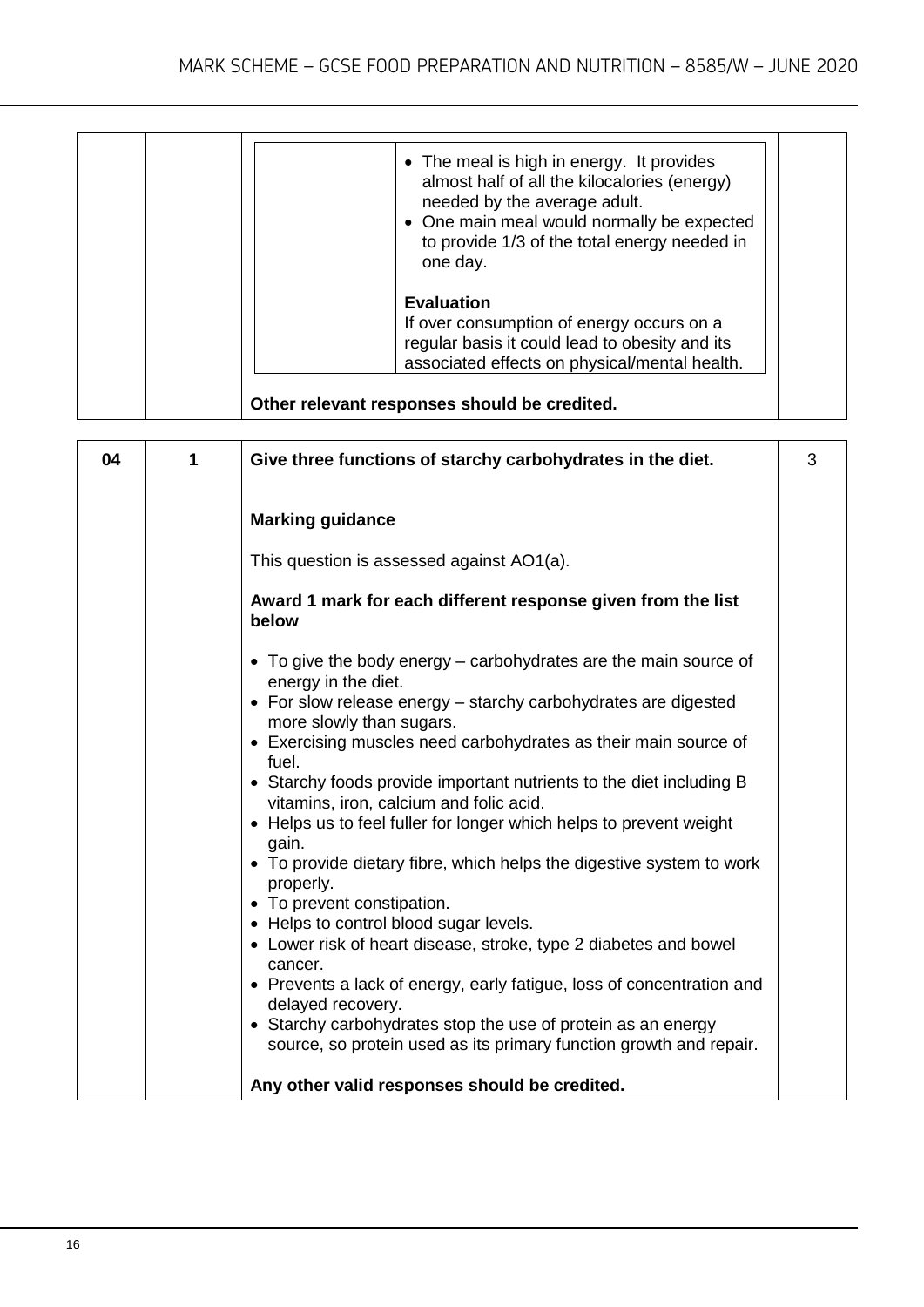| 04 | $\mathbf{2}$ | Discuss the healthy eating guidelines and their importance<br>when planning meals for young children.                                                                                                                                                                                                                                                                                                                                                                                                                                                                                                                     |                  | 6 |
|----|--------------|---------------------------------------------------------------------------------------------------------------------------------------------------------------------------------------------------------------------------------------------------------------------------------------------------------------------------------------------------------------------------------------------------------------------------------------------------------------------------------------------------------------------------------------------------------------------------------------------------------------------------|------------------|---|
|    |              | <b>Marking guidance</b>                                                                                                                                                                                                                                                                                                                                                                                                                                                                                                                                                                                                   |                  |   |
|    |              | This question is assessed against AO2.                                                                                                                                                                                                                                                                                                                                                                                                                                                                                                                                                                                    |                  |   |
|    |              | Responses show thorough knowledge and<br>understanding of healthy eating guidelines for young<br>children. Detailed and factual explanations related to<br>planning meals for young children.                                                                                                                                                                                                                                                                                                                                                                                                                             | $5 - 6$<br>marks |   |
|    |              | Responses show good knowledge and understanding<br>of healthy eating guidelines for young children.<br>Factual explanations, some of which relate to planning<br>meals for young children.                                                                                                                                                                                                                                                                                                                                                                                                                                | $3 - 4$<br>marks |   |
|    |              | Responses show basic knowledge and understanding<br>of healthy eating guidelines for young children.<br>Limited explanation related to planning meals for<br>young children.                                                                                                                                                                                                                                                                                                                                                                                                                                              | $1 - 2$<br>marks |   |
|    |              | No answer worthy of credit.                                                                                                                                                                                                                                                                                                                                                                                                                                                                                                                                                                                               | 0 marks          |   |
|    |              | <b>Indicative content</b>                                                                                                                                                                                                                                                                                                                                                                                                                                                                                                                                                                                                 |                  |   |
|    |              | <b>Healthy eating guidelines</b><br>• Reference to current healthy eating guidelines eg Eatwell guide.<br>The need for plenty of fruit and veg and starchy carbohydrates, as<br>well as protein foods, dairy or dairy substitute foods and a small<br>amount of oils and spreads.<br>• Reference to the 8 tips for eating well.<br>- Base your meals on starchy carbohydrates<br>$-$ Eat lots of fruit and veg<br>- Eat more fish - including a portion of oily fish<br>- Cut down on saturated fat and sugar<br>- Eat less salt<br>- Get active and be a healthy weight<br>- Don't get thirsty<br>- Don't skip breakfast |                  |   |
|    |              | <b>Planning meals</b><br>• Ensure the nutritional needs of young children are met to prevent<br>deficiencies.<br>• Ensure all the macro and micro nutrients are provided, especially<br>protein for growth and repair, calcium and vitamin D for strong<br>bones and teeth, iron and vitamin C for healthy red blood cells,<br>dietary fibre to prevent constipation.                                                                                                                                                                                                                                                     |                  |   |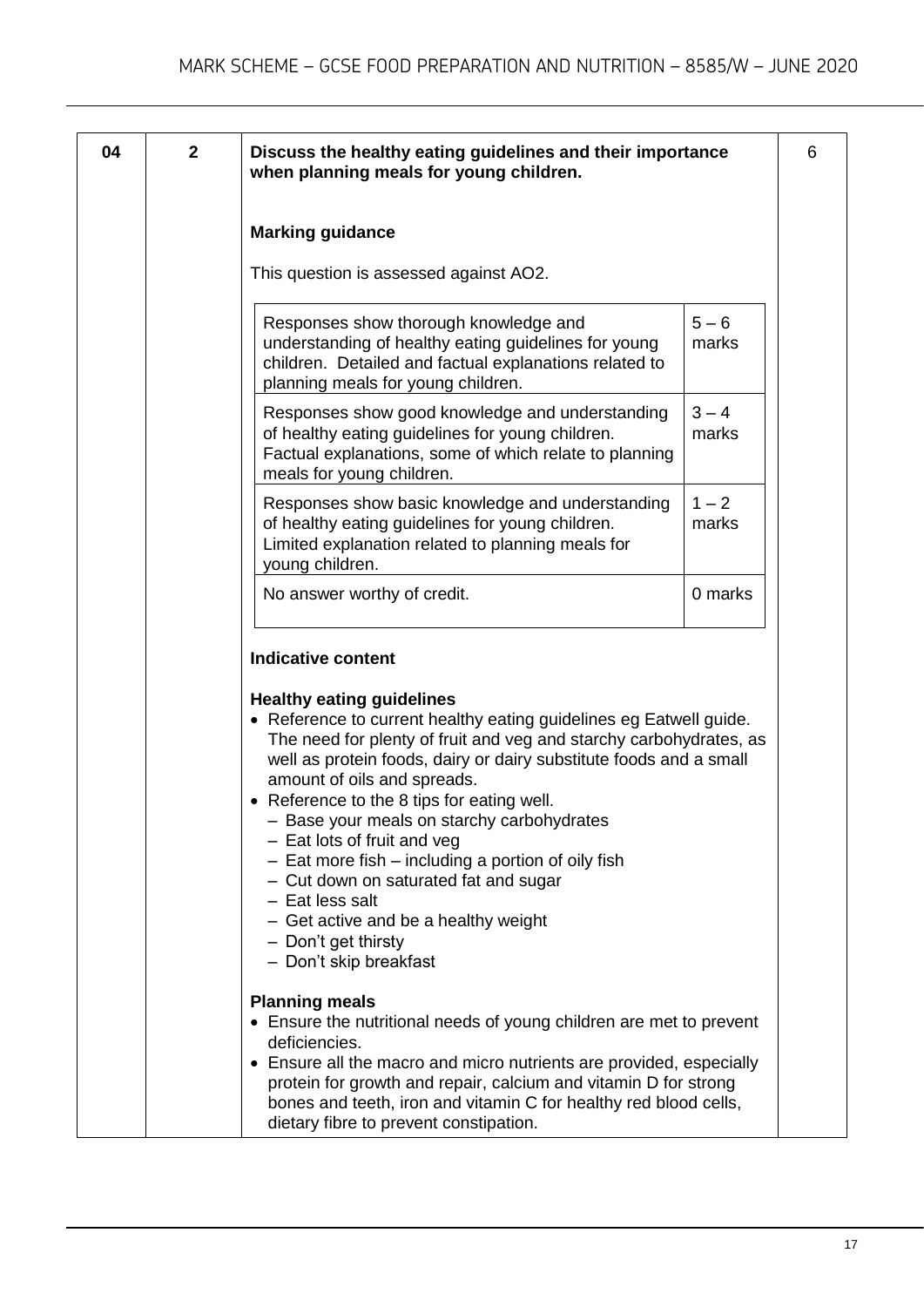|    |   | • Correct portion sizes for the PAL of the child and taking into<br>account current body weight to prevent obesity or underweight<br>children.<br>• To include 5 a day fruit/veg to reduce risk of long term illnesses /<br>prevent obesity.<br>• To establish good eating habits for future life and prevent disease<br>and illnesses in later life.<br>• Children should be discouraged from consuming high amounts of<br>$sugar - to reduce tooth decay.$<br>• To ensure the child has enough energy in their diet to allow<br>growth and maintain a healthy body weight.<br>Other valid responses should be credited. |    |
|----|---|---------------------------------------------------------------------------------------------------------------------------------------------------------------------------------------------------------------------------------------------------------------------------------------------------------------------------------------------------------------------------------------------------------------------------------------------------------------------------------------------------------------------------------------------------------------------------------------------------------------------------|----|
| 04 | 3 | Analyse the ingredients and method. Why did these faults<br>happen?<br>Explain how you could prevent the faults occurring resulting in<br>a better custard tart.                                                                                                                                                                                                                                                                                                                                                                                                                                                          | 11 |
|    |   | <b>Marking guidance</b><br>This question is assessed against AO4.                                                                                                                                                                                                                                                                                                                                                                                                                                                                                                                                                         |    |
|    |   | $9 - 11$<br>Responses will include comprehensive, detailed<br>explanations of how the ingredients and methods<br>marks<br>used for the custard tart can affect its quality.<br>Qualified changes with justifications are given related<br>to the analysis. Response will include detailed and<br>specific reference to the scientific and functional<br>properties of ingredients. Excellent understanding of<br>key technical terms are used throughout. There will<br>be a very good balance between analysis and<br>evaluation.                                                                                        |    |
|    |   | All four faults must be addressed.                                                                                                                                                                                                                                                                                                                                                                                                                                                                                                                                                                                        |    |
|    |   | Analysis of the recipe is excellent and thorough and<br>refers to a wide range of points relating to the role of<br>ingredients, ratios and methods in preparing and<br>making the custard tart referred to in the indicative<br>content.                                                                                                                                                                                                                                                                                                                                                                                 |    |
|    |   | <b>Evaluation – excellent judgements and conclusions</b><br>are drawn which highlight the faults and how to<br>prevent these. Fully justified reasons are given which<br>link to analysis.                                                                                                                                                                                                                                                                                                                                                                                                                                |    |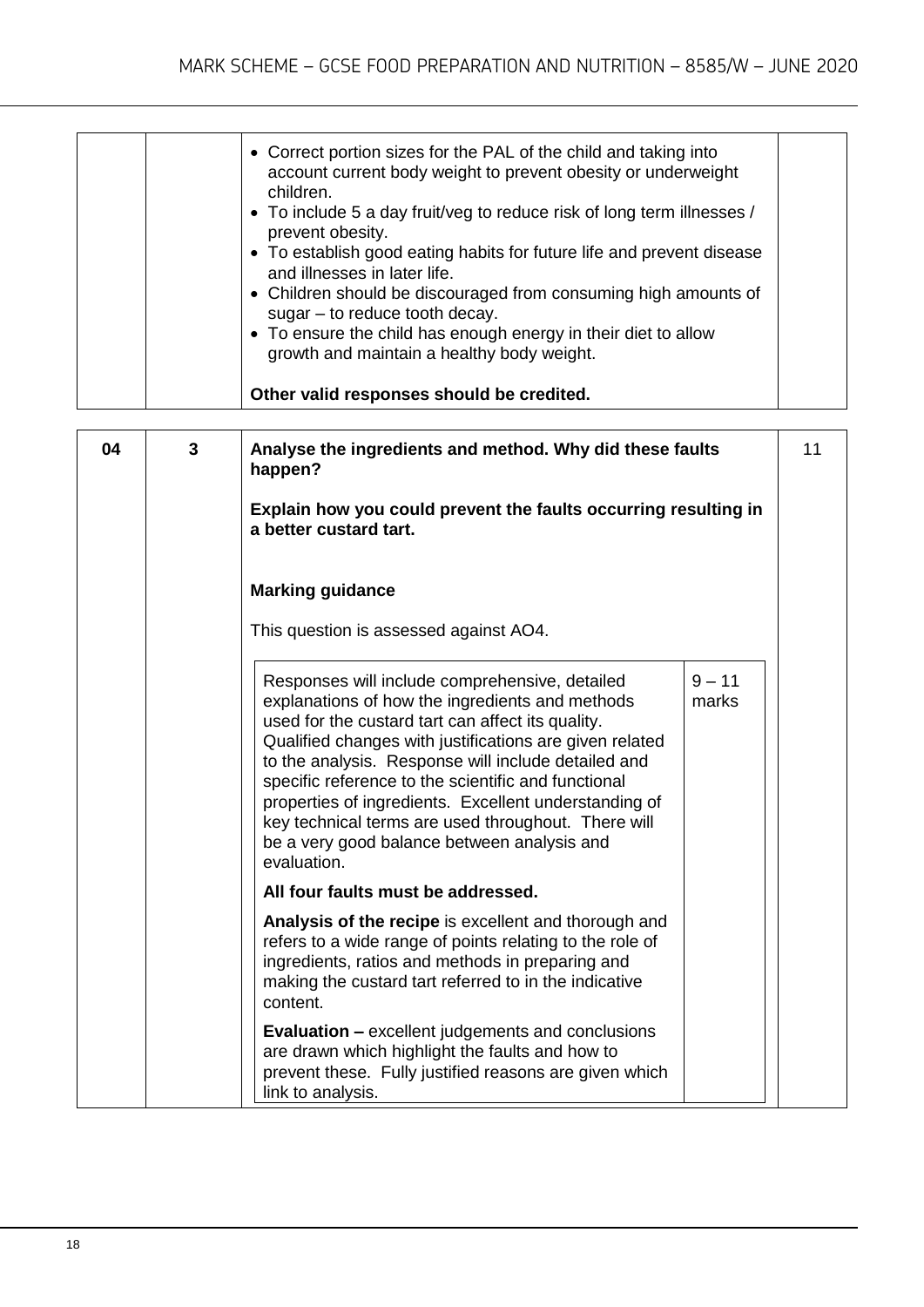|  | Responses will include mainly accurate, factual<br>explanations of how the ingredients and methods<br>used for the custard tart can affect its quality. Most<br>changes are justified related to the analysis.<br>Response will include specific reference to the<br>scientific and functional properties of ingredients.<br>Technical terms are used. There will be a good<br>balance between analysis and evaluation. | $7 - 8$<br>marks |  |
|--|-------------------------------------------------------------------------------------------------------------------------------------------------------------------------------------------------------------------------------------------------------------------------------------------------------------------------------------------------------------------------------------------------------------------------|------------------|--|
|  | Analysis of the recipe is very good and refers to a<br>range of points relating to the role of ingredients,<br>ratios and methods in preparing and making the<br>custard tart referred to in the indicative content.                                                                                                                                                                                                    |                  |  |
|  | <b>Evaluation – very good judgements and conclusions</b><br>are drawn which highlight several faults and how to<br>prevent these. Justified reasons are given which link<br>to the analysis.                                                                                                                                                                                                                            |                  |  |
|  | Responses will include some explanations of how the<br>ingredients and methods used for the custard tart can<br>affect its quality. Some changes and justification<br>related to the analysis. Response will include<br>reference to the scientific and functional properties of<br>ingredients. There will be good evidence of both<br>analysis and evaluation                                                         | $5 - 6$<br>marks |  |
|  | Analysis of the recipe is good and refers to some<br>points relating to the role of ingredients, ratios and<br>methods in preparing and making the custard tart<br>referred to in the indicative content.                                                                                                                                                                                                               |                  |  |
|  | <b>Evaluation - good judgements and conclusions are</b><br>drawn which highlight some reasons for the faults and<br>how to prevent these. Some justified reasons are<br>given which are linked to the analysis.                                                                                                                                                                                                         |                  |  |
|  | Responses will include limited explanations of how a<br>few ingredients and methods used for the custard tart<br>can affect its quality. Limited changes and justification<br>related to the analysis. Response will include limited<br>reference to the scientific and functional properties of<br>ingredients. There will be evidence of analysis and/or<br>evaluation.                                               | $3 - 4$<br>marks |  |
|  | Analysis of the recipe is limited and refers to limited<br>points relating to the role of ingredients, ratios and<br>methods in preparing and making the custard tart<br>referred to in the indicative content.                                                                                                                                                                                                         |                  |  |
|  | <b>Evaluation - limited judgements which highlight</b><br>limited reasons for the faults and how to prevent<br>these. Limited justified reasons are given which may<br>be linked to analysis.                                                                                                                                                                                                                           |                  |  |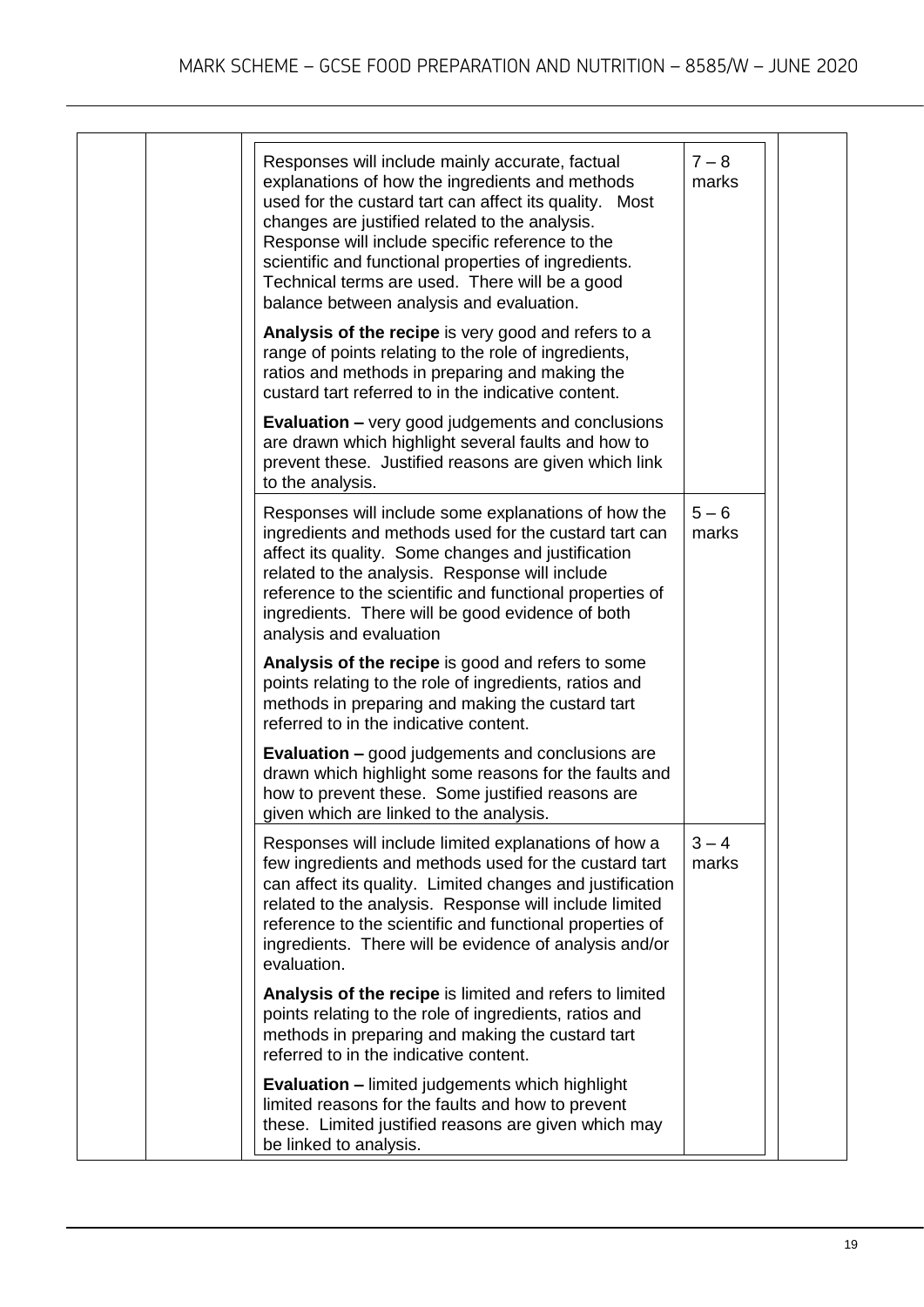| Responses will include very limited factual<br>explanations linked to the different ingredients or<br>methods. Analysis or evaluation may be omitted.<br>Analysis of the recipe is very limited or omitted<br>relating to the ingredients, ratios and methods in<br>preparing and making the custard tart referred to in<br>the indicative content.<br><b>Evaluation</b> may draw very limited judgements with<br>little or no reference to the analysis. | $1 - 2$<br>marks |
|-----------------------------------------------------------------------------------------------------------------------------------------------------------------------------------------------------------------------------------------------------------------------------------------------------------------------------------------------------------------------------------------------------------------------------------------------------------|------------------|
| Nothing worthy of credit.                                                                                                                                                                                                                                                                                                                                                                                                                                 | 0 marks          |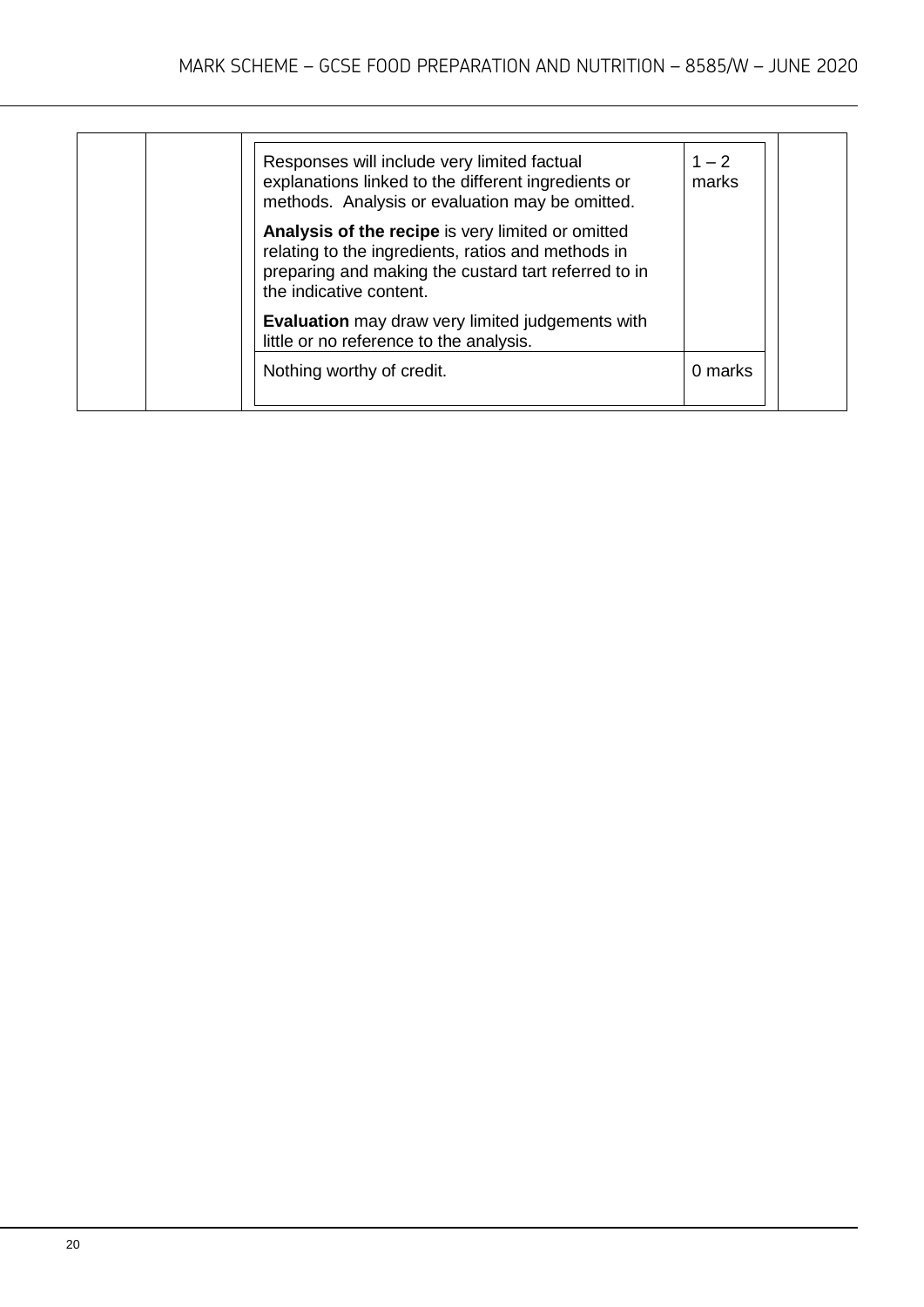| <b>Fault</b>                              | Reason                                                                                                                                                                                                                                                                               | <b>Prevention</b>                                                                                                                                                                                                                                                                                                                                                                                                                                                                                                                                                                                                                                                                                                                                                                                                                            |
|-------------------------------------------|--------------------------------------------------------------------------------------------------------------------------------------------------------------------------------------------------------------------------------------------------------------------------------------|----------------------------------------------------------------------------------------------------------------------------------------------------------------------------------------------------------------------------------------------------------------------------------------------------------------------------------------------------------------------------------------------------------------------------------------------------------------------------------------------------------------------------------------------------------------------------------------------------------------------------------------------------------------------------------------------------------------------------------------------------------------------------------------------------------------------------------------------|
| The pastry had an<br>undercooked<br>taste | • Pastry was not blind baked.<br>• Pastry was too thick.<br>• Pastry not cooked for long enough.<br>• Oven was too cool.                                                                                                                                                             | • Bake pastry blind.<br>Roll pastry to the correct thickness.<br>Increase temperature for pastry.<br>Check temperatures and timings.<br>• Use a metal tin to conduct heat<br>better.                                                                                                                                                                                                                                                                                                                                                                                                                                                                                                                                                                                                                                                         |
| There was<br>shrinkage in the<br>pastry   | • Ingredients eg fat and water were<br>not chilled.<br>• Wrong type of fat used eg low-fat<br>spread.<br>• Pastry was not rested before rolling.<br>• Pastry was stretched when lining the<br>dish.<br>• Oven incorrect temperature.<br>Incorrect ratio of fat to flour.             | • Weigh ingredients carefully.<br>• Use chilled ingredients.<br>Use correct fat.<br>$\bullet$<br>Rest pastry/pastry case in the fridge<br>before rolling out to relax the gluten.<br>• Line the dish without stretching.<br>• Check oven is at correct temp.                                                                                                                                                                                                                                                                                                                                                                                                                                                                                                                                                                                 |
| The pastry was<br>tough                   | • Wrong flour used.<br>• Wrong fat used.<br>Fat was not chilled.<br>$\bullet$<br>Incorrect ratio of fat to flour.<br>• Rubbing in of the fat was carried out<br>incorrectly.<br>• Incorrect ratio of water added.<br>• Pastry was kneaded for too long.<br>• Pastry was overhandled. | • Use plain flour - strong plain flour<br>includes too much protein/gluten.<br>• Use a white fat, eg lard, Trex to<br>make the pastry shorter, crumblier.<br>• Ensure fat is at correct temperature<br>to maximise the plasticity of the fats<br>and shortening of the pastry.<br>• Weigh fat and flour on digital scales.<br>• Rub fat in gently using the finger<br>tips, lift hands up high to allow<br>flour/fat to <b>aerate</b> when falling in the<br>bowl.<br>• Time the rubbing in, if using a food<br>processor and this was left on for<br>too long, the pastry will be over<br>processed, allowing the gluten to<br>develop.<br>• Add water gradually, a little at a<br>time.<br>• Do not knead pastry as this<br>develops the gluten.<br>• Aim to roll out the pastry just once,<br>as overhandling will toughen the<br>pastry. |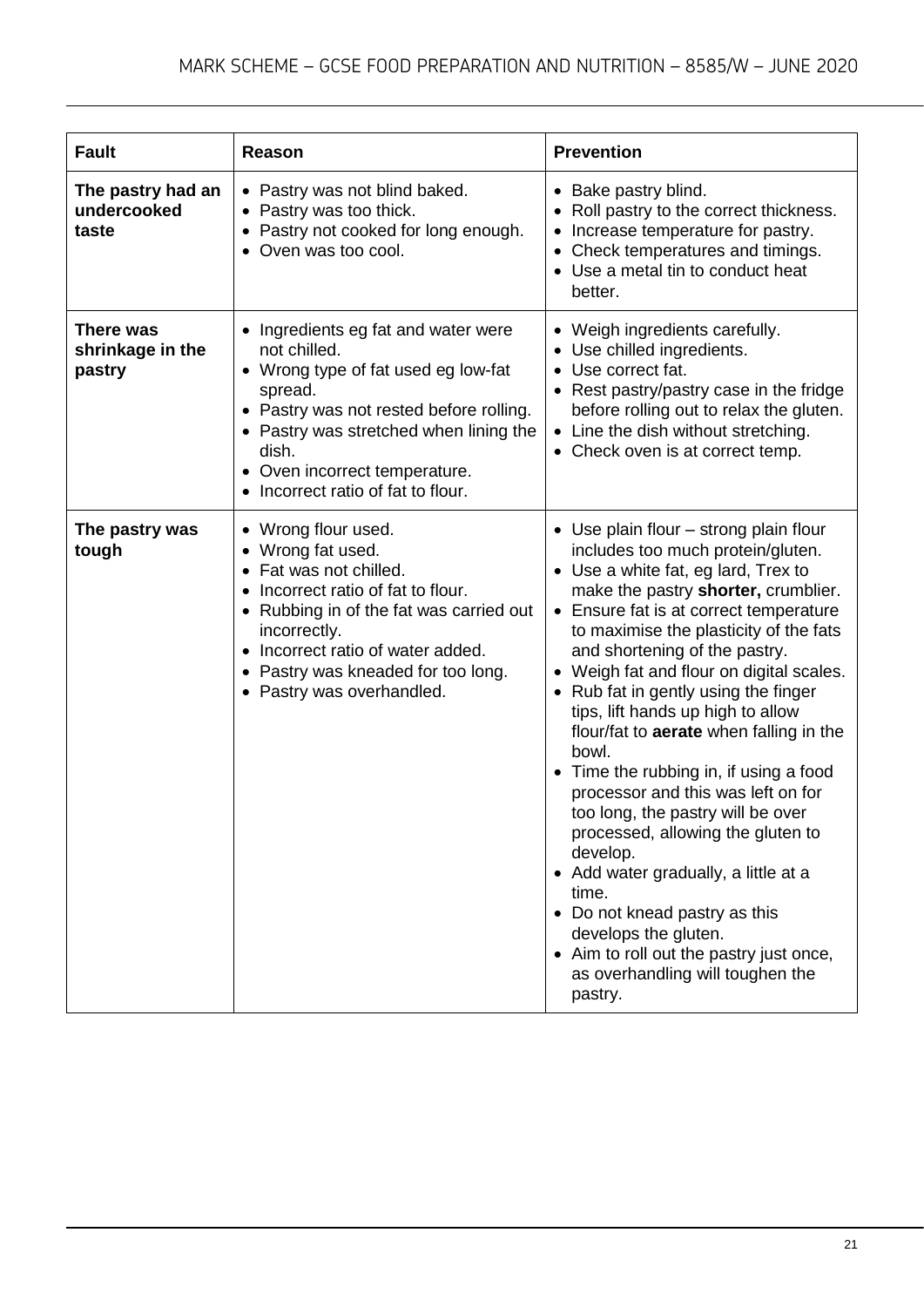| The filling was<br>lumpy and did not<br>set | • Insufficient egg was used.<br>• There was too much milk.<br>• Incorrect ratio of milk to egg.<br>• The milk was too hot and set<br>(coagulated) the egg yolk which<br>caused lumps of egg.<br>• The milk was not whisked in.<br>• Insufficient cooking time.<br>• Oven too cool. | • Either increase the number of eggs<br>or decrease the amount of milk used<br>to allow coagulation to occur.<br>• The custard did not set (coagulate)<br>due to incorrect ratios of egg/milk.<br>• Warm the milk, do not boil to avoid<br>setting the egg. (Over coagulated).<br>• Whisk the warm milk into the egg<br>gradually to avoid overheating the<br>egg and causing coagulation, lumps<br>of egg.<br>• The tart was not left in the oven for<br>long enough.<br>• The oven temperature was too low<br>to allow the coagulation of the egg. |
|---------------------------------------------|------------------------------------------------------------------------------------------------------------------------------------------------------------------------------------------------------------------------------------------------------------------------------------|------------------------------------------------------------------------------------------------------------------------------------------------------------------------------------------------------------------------------------------------------------------------------------------------------------------------------------------------------------------------------------------------------------------------------------------------------------------------------------------------------------------------------------------------------|

#### **Other valid responses should be credited.**

| 05 | Heat is transferred to food in different ways.                                                                                              | 6 |
|----|---------------------------------------------------------------------------------------------------------------------------------------------|---|
|    | Complete the table below.<br>Explain how heat is transferred to food<br>Give an example of a cooking method. Do not repeat your<br>answers. |   |
|    | <b>Marking guidance</b>                                                                                                                     |   |
|    | This question is assessed against AO2.                                                                                                      |   |
|    | Award 1 mark for each valid point, either from the list below or<br>other relevant responses worthy of credit.                              |   |

| Method of heat transfer | <b>Explain how heat is</b><br>transferred to food                                                                                                                                                                                                                      | <b>Example of a cooking method</b>                                                                                                                                                                      |
|-------------------------|------------------------------------------------------------------------------------------------------------------------------------------------------------------------------------------------------------------------------------------------------------------------|---------------------------------------------------------------------------------------------------------------------------------------------------------------------------------------------------------|
| <b>Conduction</b>       | Heat travels through solids from<br>one molecule to the next by<br>contact.<br>The atoms vibrate and transfer<br>heat energy.<br>Metals are good conductors of<br>heat eg baking trays and<br>saucepans as they are denser<br>and heat is transferred more<br>quickly. | Relevant cooking methods:<br>$\bullet$ Baking<br>• Boiling<br>• Contact grill (do not accept<br>grilling)<br>Dry frying<br>٠<br>• Poaching<br>• Roasting<br>• Shallow fry<br>• Simmering<br>• Stir fry. |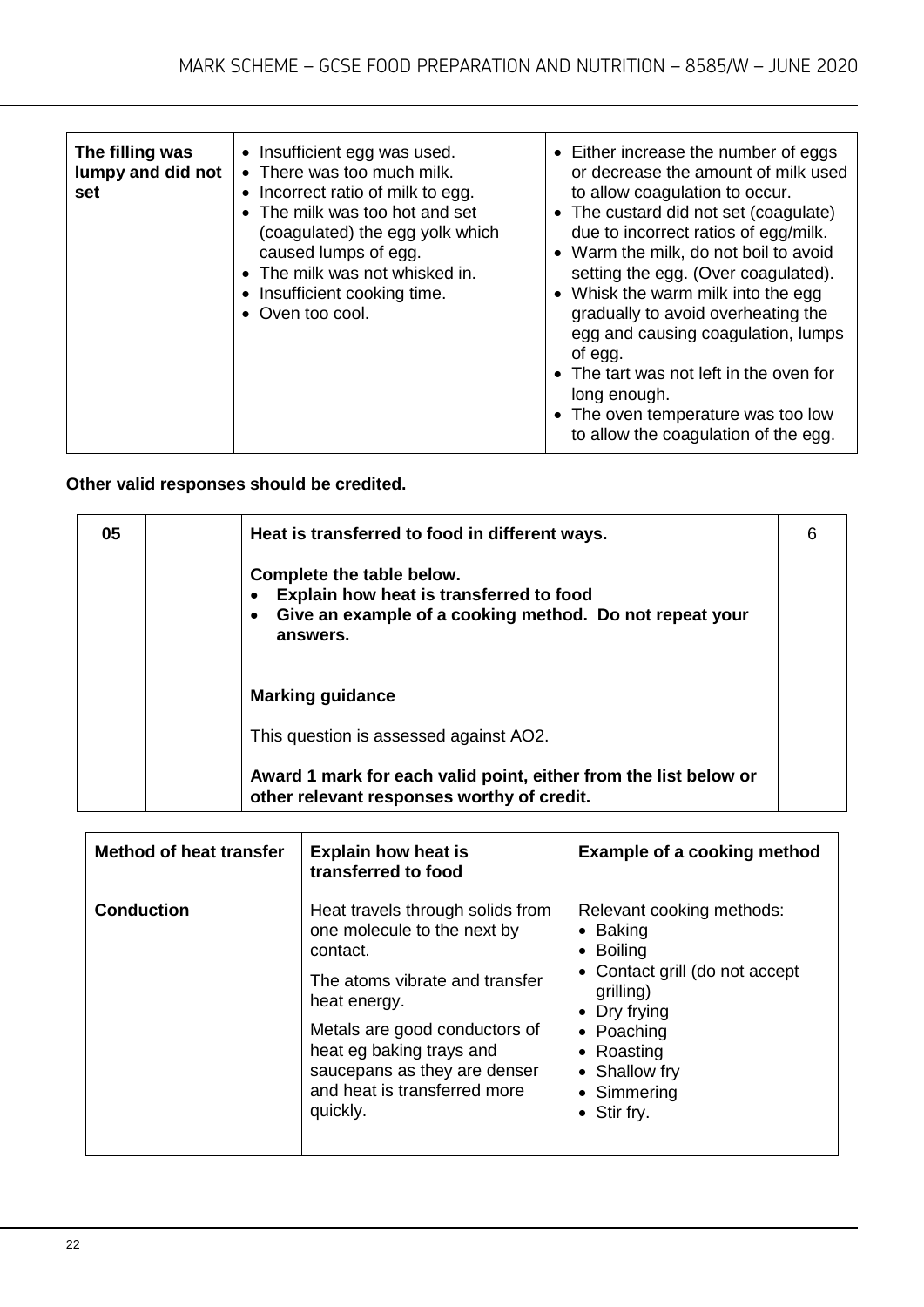| <b>Convection</b> | Heat travels through water<br>(liquids) and air<br>The more heat energy the faster<br>the convection currents move.<br>A convection current is the<br>movement of heat in water or in<br>air.<br>Convection currents happen<br>because hot air/water rises and<br>cool air/water falls. | <b>Relevant cooking methods:</b><br>In air:<br>$\bullet$ Baking<br>• Roasting.<br>in a liquid:<br>• Blanching<br><b>Braising</b><br><b>Boiling</b><br>• Deep frying<br>• Poaching<br>• Simmering<br>• Steaming<br>• Stewing. |
|-------------------|-----------------------------------------------------------------------------------------------------------------------------------------------------------------------------------------------------------------------------------------------------------------------------------------|------------------------------------------------------------------------------------------------------------------------------------------------------------------------------------------------------------------------------|
| <b>Radiation</b>  | Heat travels directly onto food in<br>straight lines eg grilling.<br>Infrared heat rays heat the<br>surface of the food and are<br>absorbed.<br>In a microwave oven<br>electromagnetic waves vibrate<br>water molecules in food<br>producing heat energy.                               | <b>Relevant cooking methods:</b><br>$\bullet$ BBQ<br>Grilling<br>Microwaving<br>Toasting.                                                                                                                                    |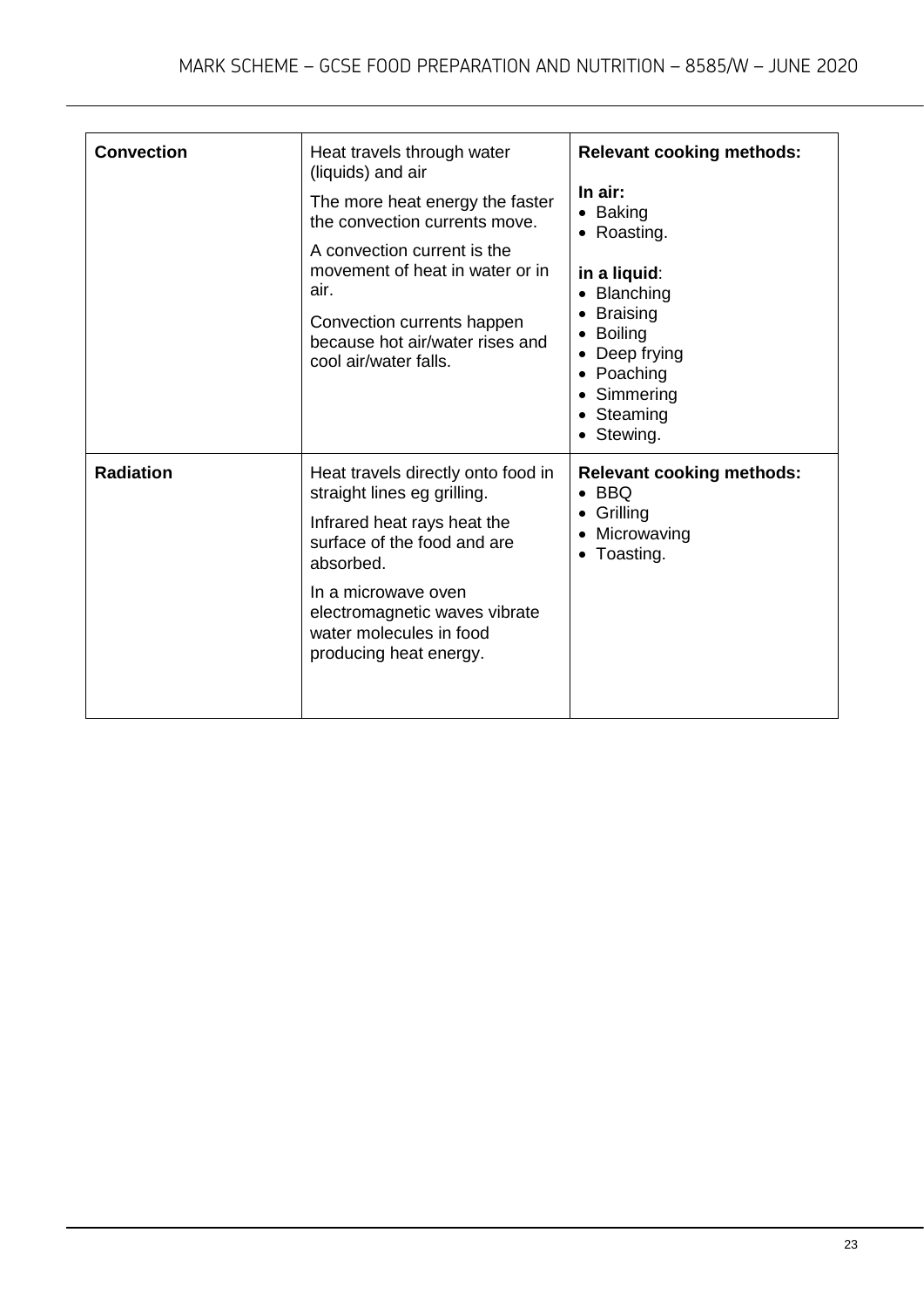6

| 1 | Explain the advantages of buying locally produced and<br>seasonal ingredients.                                                                                                                                                                                                                                                                                                                                                                                        |                  |
|---|-----------------------------------------------------------------------------------------------------------------------------------------------------------------------------------------------------------------------------------------------------------------------------------------------------------------------------------------------------------------------------------------------------------------------------------------------------------------------|------------------|
|   | <b>Marking guidance</b>                                                                                                                                                                                                                                                                                                                                                                                                                                               |                  |
|   | This question is assessed against AO2.                                                                                                                                                                                                                                                                                                                                                                                                                                |                  |
|   | Responses show thorough knowledge and<br>understanding of buying locally produced and<br>seasonal ingredients. Detailed and factual<br>descriptions are given which relate to buying locally<br>and clearly describe locally produced/seasonal<br>ingredients.                                                                                                                                                                                                        | $5 - 6$<br>marks |
|   | Responses show good knowledge and understanding<br>of buying locally produced and seasonal ingredients.<br>Factual descriptions are given, some of which<br>describe locally produced / seasonal ingredients.                                                                                                                                                                                                                                                         | $3 - 4$<br>marks |
|   | Responses show basic knowledge and understanding<br>of buying locally produced and seasonal ingredients.<br>Limited descriptions are given which attempt to<br>describe locally produced/seasonal ingredients.                                                                                                                                                                                                                                                        | $1 - 2$<br>marks |
|   | No answer worthy of credit.                                                                                                                                                                                                                                                                                                                                                                                                                                           | 0 marks          |
|   | <b>Indicative content</b><br><b>Environmental</b><br>• Buying fruit and vegetables in season reduces food miles.<br>• Reducing food miles can reduce carbon dioxide emissions/carbon<br>footprint.<br>Buying meat from a local source means it has not been over<br>packaged or travelled far.<br>• Locally grown vegetables and fruit often sold loose and<br>unpackaged.<br>• Storage may be reduced e.g. chilling and therefore reduction in<br>the use of energy. |                  |
|   | <b>Economic</b>                                                                                                                                                                                                                                                                                                                                                                                                                                                       |                  |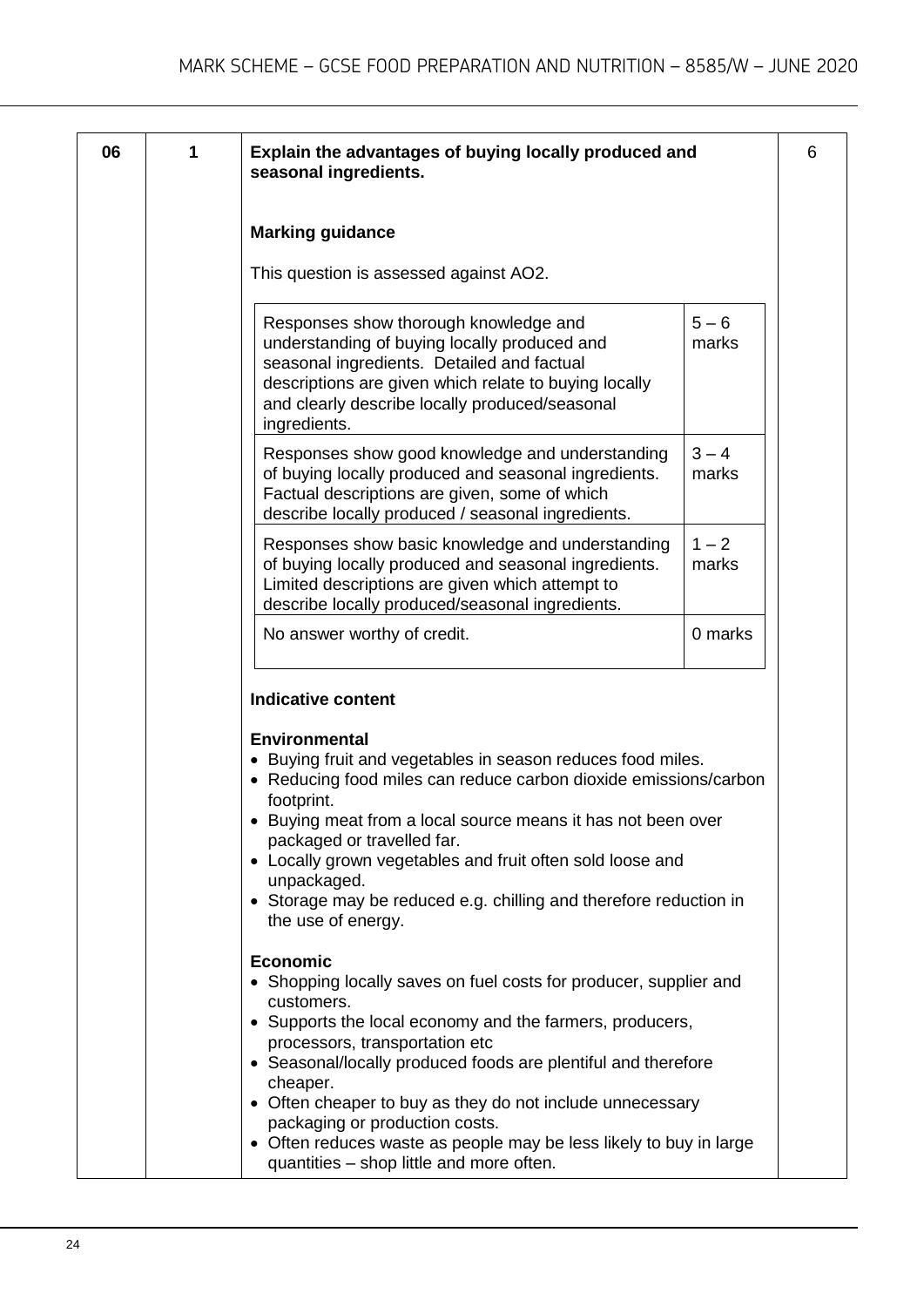| <b>Quality food</b><br>• Buying meat from a local source means that the meat can be<br>fresher.<br>• Freshly picked fruit and vegetables are better nutritionally<br>because they are fresher and contain more water-soluble<br>vitamins, which are lost during storage.<br>• Food grown naturally in season often has a better flavour. |
|------------------------------------------------------------------------------------------------------------------------------------------------------------------------------------------------------------------------------------------------------------------------------------------------------------------------------------------|
| <b>Ethical</b><br>• Locally produced meat is usually better for animal welfare as the<br>animals do not need to travel far to be slaughtered.<br>• More likely to be farm reared / free range animals so better for<br>animals.<br>• Customer knows the food source/supply and can reject anything<br>they don't like.                   |
| Other relevant responses should be credited.                                                                                                                                                                                                                                                                                             |
|                                                                                                                                                                                                                                                                                                                                          |

| 06 | $\overline{2}$ | Explain how food marketing can influence the food we buy.                                                                                                                                                                                                                                                                                                                                                                            | 6 |
|----|----------------|--------------------------------------------------------------------------------------------------------------------------------------------------------------------------------------------------------------------------------------------------------------------------------------------------------------------------------------------------------------------------------------------------------------------------------------|---|
|    |                | You may support your answer with examples.                                                                                                                                                                                                                                                                                                                                                                                           |   |
|    |                | <b>Marking guidance</b>                                                                                                                                                                                                                                                                                                                                                                                                              |   |
|    |                | This question is assessed against AO2.                                                                                                                                                                                                                                                                                                                                                                                               |   |
|    |                | Award one mark for each different response given from the list<br>below OR two marks for each well explained response.                                                                                                                                                                                                                                                                                                               |   |
|    |                | Economic<br>• Multi buy offers such as 3 for the price of 2 encourage customers<br>to buy more than they need.<br>• Price reductions and special offers.<br>• Meal deals eg lunch meal deals – main, side and drink. Main<br>meal deals - main, side, dessert and drink.<br>• Loyalty cards – points add up for customers which can be used for<br>money off or other deals eg free product vouchers based on<br>previous purchases. |   |
|    |                | <b>Trends</b><br>• Product marketing to appeal to specific groups, eg different ages,<br>culture and genders.<br>• Identifying and acting on food trends $-$ eg the rise in veganism,<br>high protein shakes/snacks, low salt/fat/sugar foods.                                                                                                                                                                                       |   |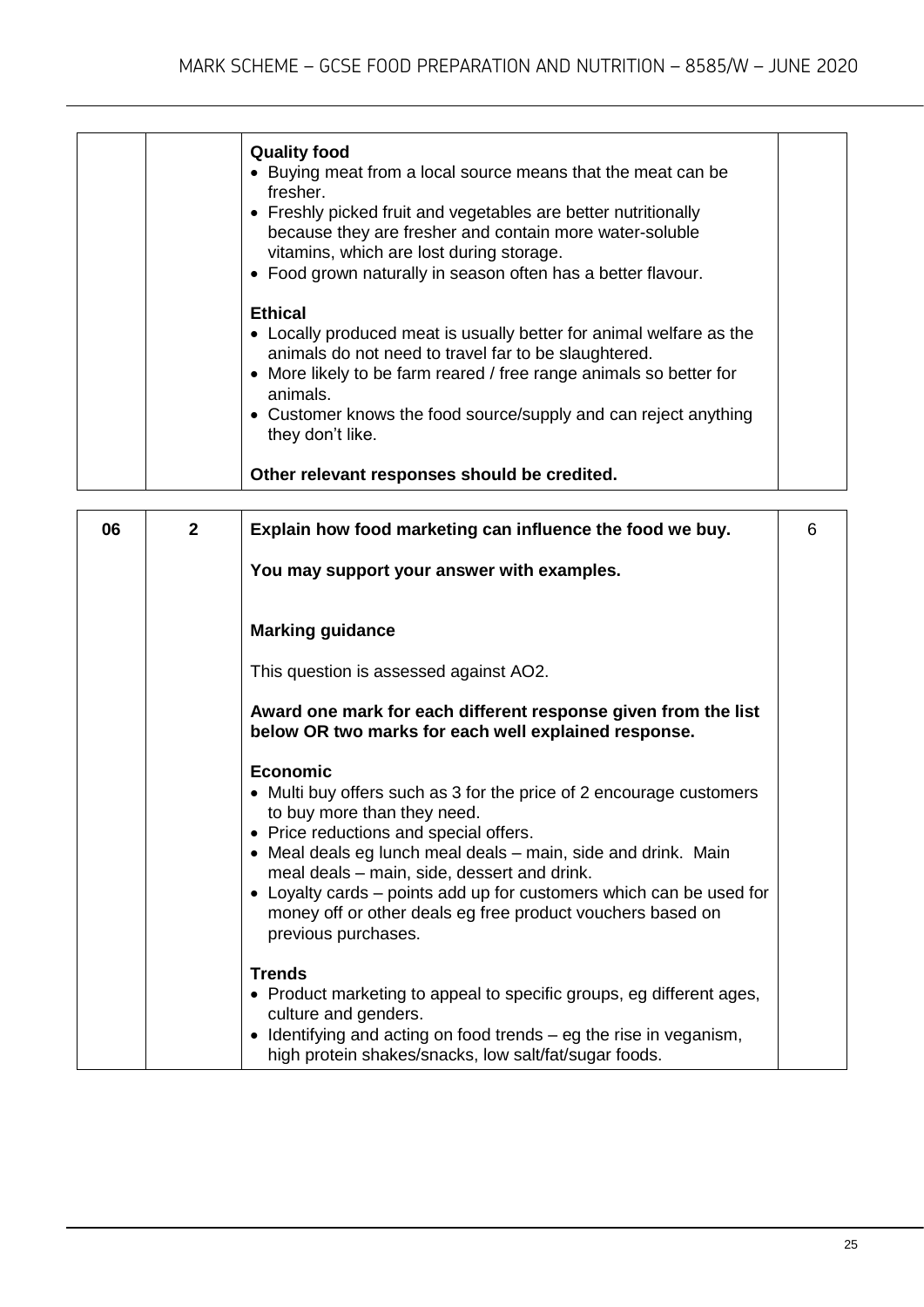| <b>Health/ethical</b><br>• Health promotions and claims eg diets, vegan, healthy eating,<br>fortification of foods, health claims, special claims, fitness foods,<br>probiotics, lowering cholesterol.<br>• Promotion of ethical issues such as fair trade, organic, recyclable,<br>lion mark, little red tractor etc.                                    |  |
|-----------------------------------------------------------------------------------------------------------------------------------------------------------------------------------------------------------------------------------------------------------------------------------------------------------------------------------------------------------|--|
| <b>Celebrity/Advertising</b><br>• Food products are advertised on TV, internet, social media, radio,<br>newspapers and magazines - brand loyalty can be built upon.<br>• Promotional leaflets may be sent through the post, or dropped<br>door to door.                                                                                                   |  |
| • Newspaper, magazine and tv advertisements on digital and<br>plasma screen in shopping centres posters and billboards.<br>• Use of celebrities to promote products (accept named celebrity to<br>exemplify answer).<br>• Free samples to taste or try in store.                                                                                          |  |
| • Product placement eg offers at the end of aisles.<br>• Leaflets and recipe cards instore.<br>• Bright packaging e.g. cartoons to appeal to children.<br>• Positioning of food in supermarkets can appeal to different groups<br>e.g. children lower shelves.                                                                                            |  |
| <b>Convenience/Technology</b><br>• Marketing to promote convenience foods and timesaving ready<br>meals and snacks.<br>• Recipe boxes which contains (virtually) every ingredient needed +<br>recipe to make a meal from scratch.<br>• Food blogs online.<br>• Use of 'cookies' on digital appliances to track consumer<br>preferences and buying habits. |  |
| <b>Time/Occasion</b><br>• Limited edition products released to gain consumer interest.<br>• Marketing of seasonal foods and annual celebrations eg<br>Christmas, Easter, Valentines, Mother's Day etc.                                                                                                                                                    |  |
| Any other valid responses should be credited.                                                                                                                                                                                                                                                                                                             |  |